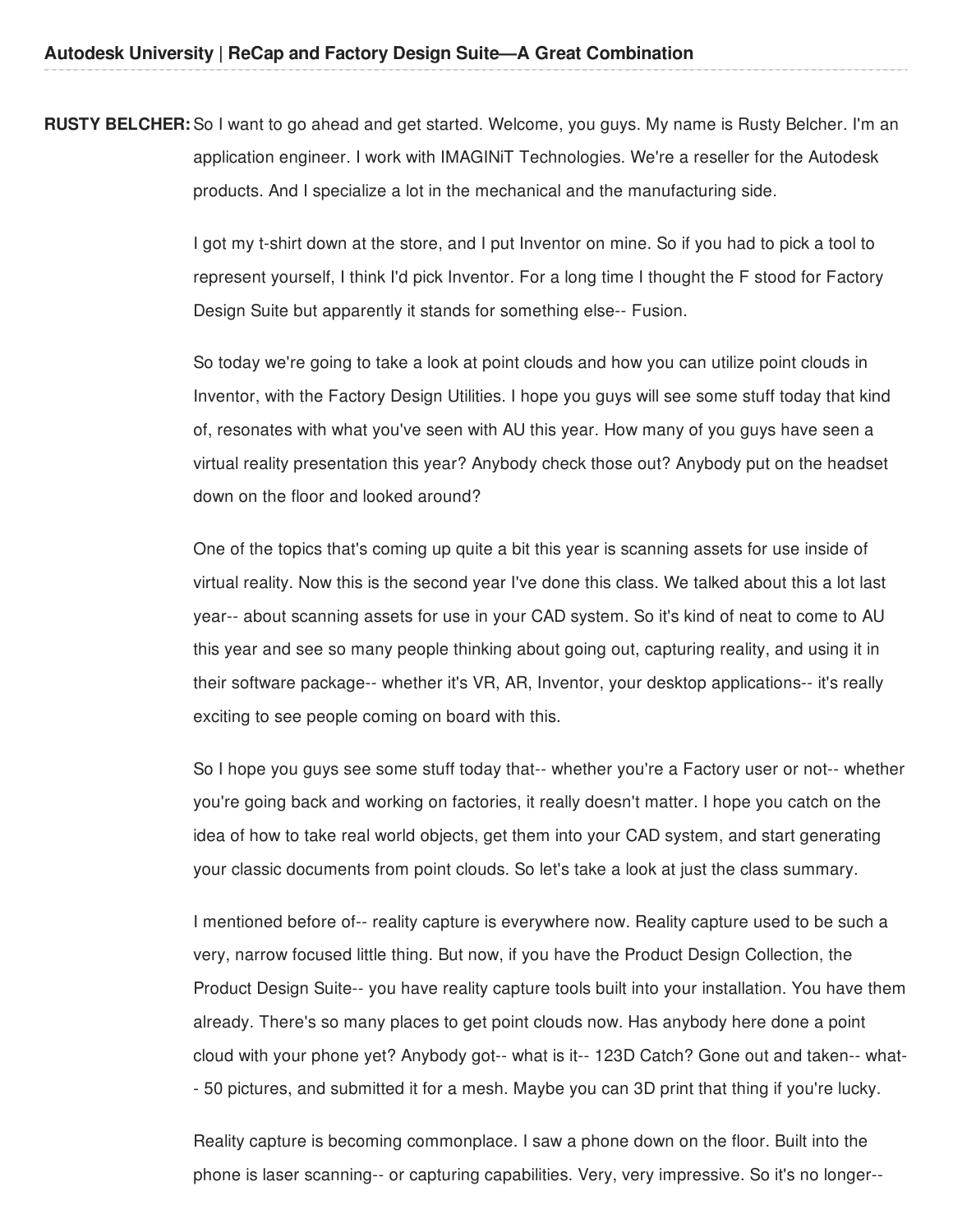you know-- \$100,000, \$200,000 entry fee to be into the point cloud environment. It's now accessible to everybody. And you want to make use of these reality captures.

Now of course, you guys have been to class. I hope-- I would imagine-- this is your last class at AU. I appreciate you guys being here. I really do. I kind of thought that this place would be empty. They told me that I was the last class and I'm like, well-- the first thing I said was, save the best for last. And then I thought, well no one's going to show up for this. But I'm glad you guys are here.

So you've seen, every class starts off with the four topics that we're going to take a look at through the class. This year-- this is a little bit different than the class I taught last year. There's been a couple of changes in the software and I wanted those to reflect in the class. So we're going to change things up a little bit from last year.

But we want to talk about ReCap. I asked you earlier, how many of you guys are using it? If you haven't used ReCap, I'm going to give you a little introduction to ReCap-- what it's for, why do we need to use that.

We want to take a look at how to create DWG data from a point cloud. I need to take a cross section of a point cloud and get the line work for downstream processes. A lot of ways to do that nowadays.

If you are interested in the Factory Design Utilities and want to take a look at how we can utilize the Factory Design workflow-- to take these assets that we create from reality, into your CAD system-- and what are the benefits of that. And then we'll investigate the possibilities of using a point cloud as a factory asset. It's not possible anymore. It's real-- it's here. It's very commonplace these days to have this conversation with customers.

So Autodesk ReCap. ReCap stands for Reality Capture. I was so pleased to see such a ReCap presence on the floor this year. It seemed like-- whether I was in the civil side on the exhibit floor, the manufacturing side, the civil side, the architectural side-- everybody was talking about scanning and ReCap, and getting that data into their specific CAD system.

I'm going to narrow the focus. I'm here today to talk about the Product Design Collection. So typically, AutoCAD, Inventor, Navisworks-- now-- thank goodness. If you want to use a point cloud in those CAD tools, you have to put the point cloud into ReCap first. And then, take it downstream into your CAD applications.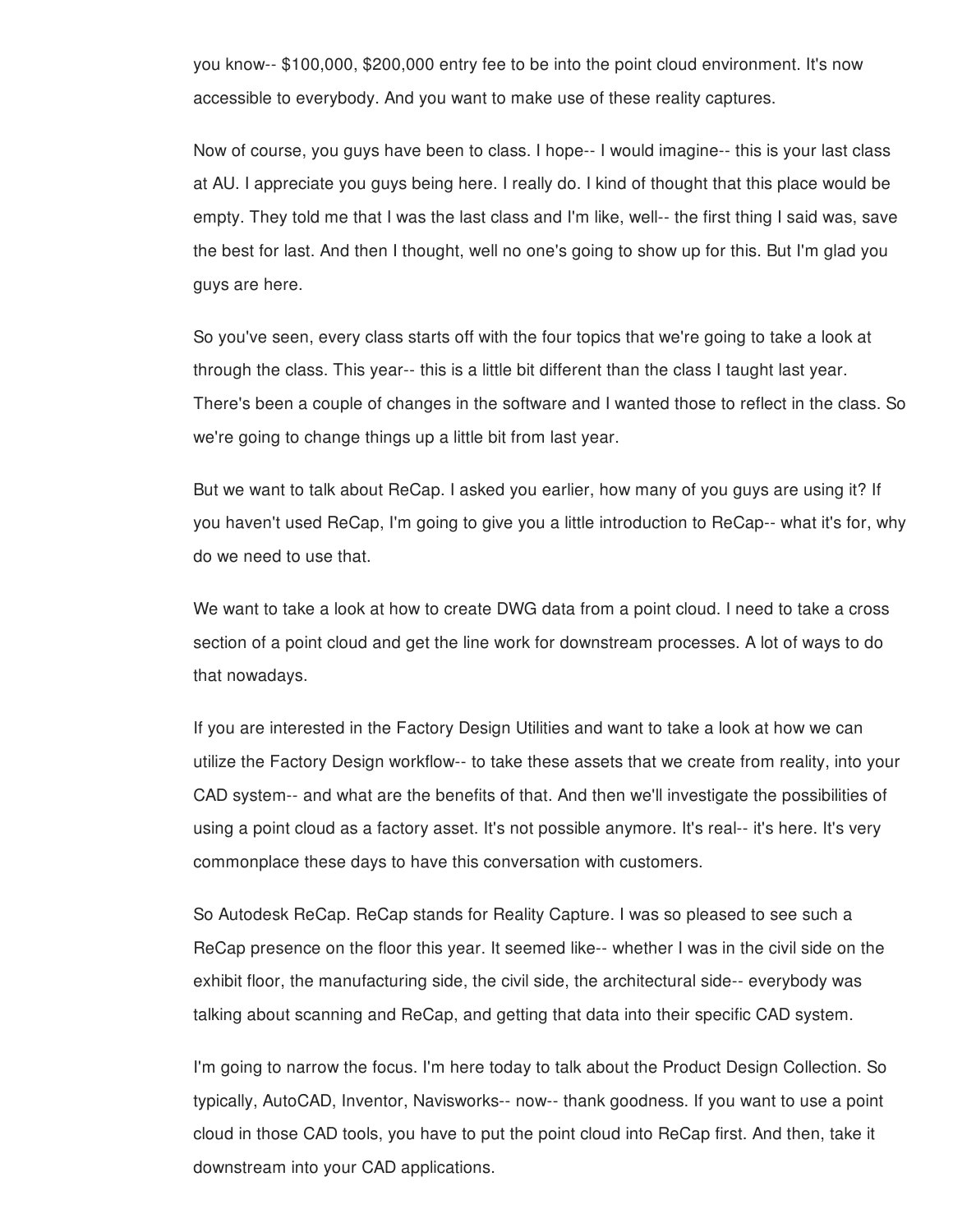Think of ReCap as the funnel-- the door-- that allows you to bring reality-captured laser scans into your CAD system. Ages ago, we used to be able to do this right inside of AutoCAD. It didn't matter where the cloud came from-- like FARO or any of the other scanners out there. You could actually register the cloud and compress it, and process it to get it into your CAD application. But that's not the case anymore. You have to bring in the cloud-- through ReCap- into your CAD applications.

Up here is a little-- this is on the handout, so hopefully if you-- please-- take the opportunity to download the handouts for the class. I know this is hard to read, and you don't want to record this, but these are the file types that are accessible-- the point cloud file types that you can open with AutoCAD. There are two point cloud types you can open with AutoCAD-- A ReCap scan-- an RCS, and a ReCap project-- RCP. And the same thing with Inventor. Those are the only two clouds that you can bring in-- the only two file types.

With Navisworks-- really Navisworks is such a mature product-- it's been around for almost 25, 30 years. It reads clouds from all types of cloud scanning sources-- FARO, LYKO, all of the major scanners out there-- it reads it. If you've ever gone to a presentation on laser scanning-- I'd just about guarantee you-- the people doing the presentations have Navisworks.

If you're new to clouds, they are massive. You're talking a point cloud-- you're talking in the gigabytes of data. So you need a tool to take that massive file, make it work on your computer, and then hopefully clean it up-- make it smaller and smaller-- so that I can go take it and use it in my CAD system. And it won't bog my Inventor, or my AutoCAD, or my Navisworks down-- if I want to use that big file.

And that's where ReCap comes in. So I'm going to sit down and start doing a little work with the applications here. I want to focus on ReCap first-- what's it for. So right off the bat, in most cases you have to clean up your scan.

When you take the laser scanner out, you scan the entire world. And when you bring it back to your office, you just want a little piece of the world that you're interested in-- a piping system, or an HVAC run-- or something along those lines. So you need a very efficient way to get rid of all the points, except for the points you need for your CAD design. That's where Recap comes in.

You also want to orient your design. Everybody knows what a UCS is inside of AutoCAD and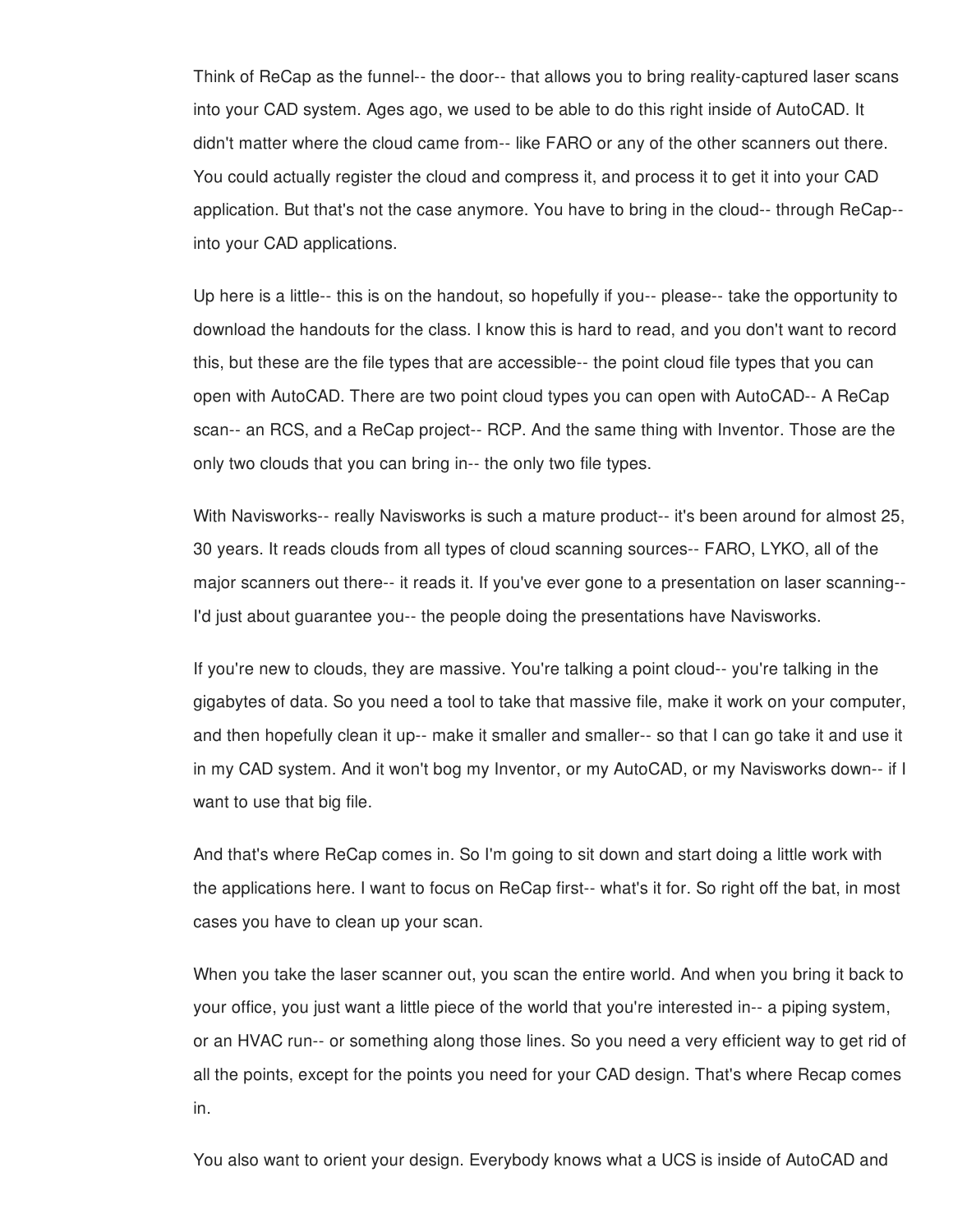Inventor-- right? Well the scanner doesn't know that. When you go out to scan, it just arbitrarily, in the very first scan-- that kind of sets up where the xy and z is for the entire registered scan. You need a way to change the orientation-- that coordinate system for the point cloud-- so that it matches up with the coordinate system in your CAD product. Where is your origin? Which way is the z-axis point? Which way is the x-axis point? ReCap allows you to do that.

There are two ways to get rid of points. You can hide them. If you hide points, your file size is exactly the same. You might pick up some performance on your graphic side because you're not showing the points. But you can also delete points. Let me go through there. Deleting points makes the file smaller. It gives you a little bit more-- better performance on your CAD applications and your computer hardware. So we're going to show you how to hide points and how to delete points as well.

So let's jump into ReCap. Here is one corner of a building. This was a very large scan. You guys have probably seen this scan before. This is an Autodesk scan that they shared with the community, and we all use it to test our processes out. And for me-- thank goodness-- it was a factory. You got a lot of CNC machines in the corner of this building. Now if I were to put the entire building up on my screen, my computer would start to slow down. So I cropped off one corner of the building. It gave me a big performance increase. So it helps me-- ReCap is a great tool to do that-- to segment your scans so that you can work in just the area you need.

Now the premise here today-- what we need to do-- we need to clear this floor of all this machinery. And then we have new machines that we're going to add to the floor. And we need to figure out where to place those to get the most of the space that we have. That's really the benefit-- or the goal-- of the Factory Design Utilities. But we're going to use a reality capture tool to help us out.

So the first thing I'm going to show you in ReCap is the Limit Box. I always call it the bounding box. I think we all kind of remember that-- but it's called the limit box. And I'm going to edit the limit box-- puts a box around the cloud-- and there's some options here.

One of my favorite options is to highlight my edges. Now all you have to do is drag the box down, and you're hiding the points just by shrinking the box. And I need to get below. There's some HVAC duct work above, and I can actually see that in a highlight. So once I get below those ducts-- I can let go-- and that will give me a good view of the floor.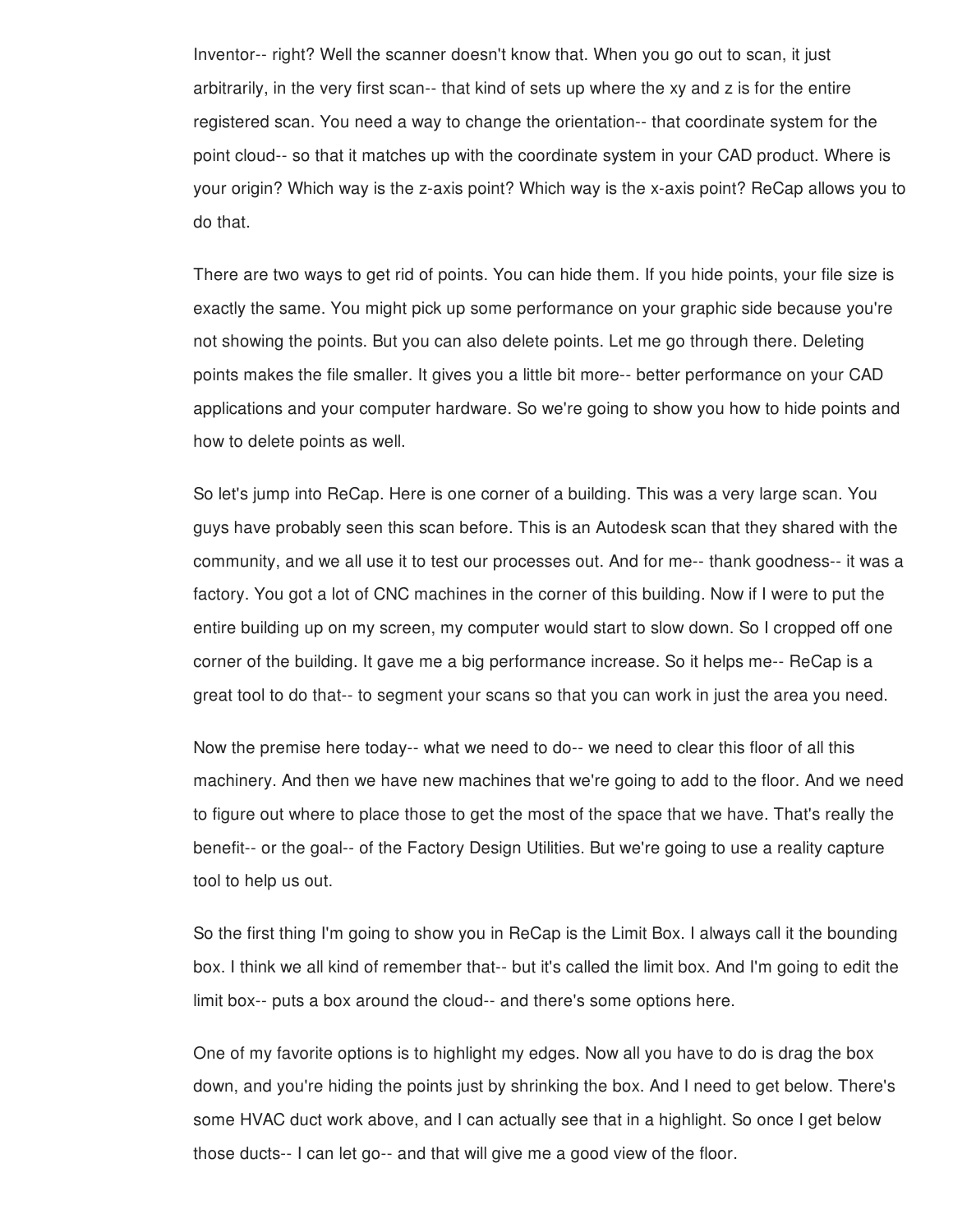I'm just going to confirm that. And we just hid a great deal of points. We're talking about millions and millions of points we just unloaded temporarily. So we get production-- or you get a performance increase-- on our system. We haven't deleted them. We just hid them. So the file size is still the same.

Now, when you're talking about cleaning up a scan, it's really about getting rid of the points you don't need. A good example of points I don't need is the floor. I'm going to take this into Inventor in a moment-- and in Inventor and Factory Utilities-- they have a floor. So I don't need all of these millions of points that represent the floor here. I want to get rid of those.

So there's a number of selection tools-- you can come down here. And, you guys, bear with me for a second. And I want to restart my ReCap. I don't know why that's doing that. So real quickly, let me edit my bounding box. I don't know why it's not giving me my floor selection. There we go.

All right-- so-- we're going to go to my floor selection. Now with the floor selection, you simply click points that are on the floor. This helps define the plane-- it's called the planar selection. So I'm just picking points that I know are on the floor. I hit the Enter button. Those points are highlighted. You can actually thicken the floor if you want to. And then you can either click Delete on the screen or I can hit the Delete key. And remove those points that way. So we just deleted a great number of points from the file. File size is getting smaller-- more manageable- easier for me to use downstream.

Now, I also have other selection techniques available. I'm going to change my orientation. Here's something I always wish I could do in reality. I wish I could come in and turn off perspective mode. With point clouds you can actually turn off perspective and put the world in orthographic view. That is a huge benefit for using reality capture. AutoCAD and Inventor- and all of our CAD systems-- run primarily in orthographic mode.

There are other selection tools. There's a simple window select. Let's see-- I'm going to get rid of a great deal of stuff here. Here's just a little rectangular window selection. Again, I hit the Delete key and that information at those points are removed. Remember, I want to get rid of all of the data here. I've got some columns here. I need to preserve those. There's a support column right here, so let me save that. And get the data over here. And I'm going through this pretty quickly, but you can obviously do a lot better if you have time.

There's also a fence tool. So sometimes a rectangle doesn't cut it. Sometimes you want to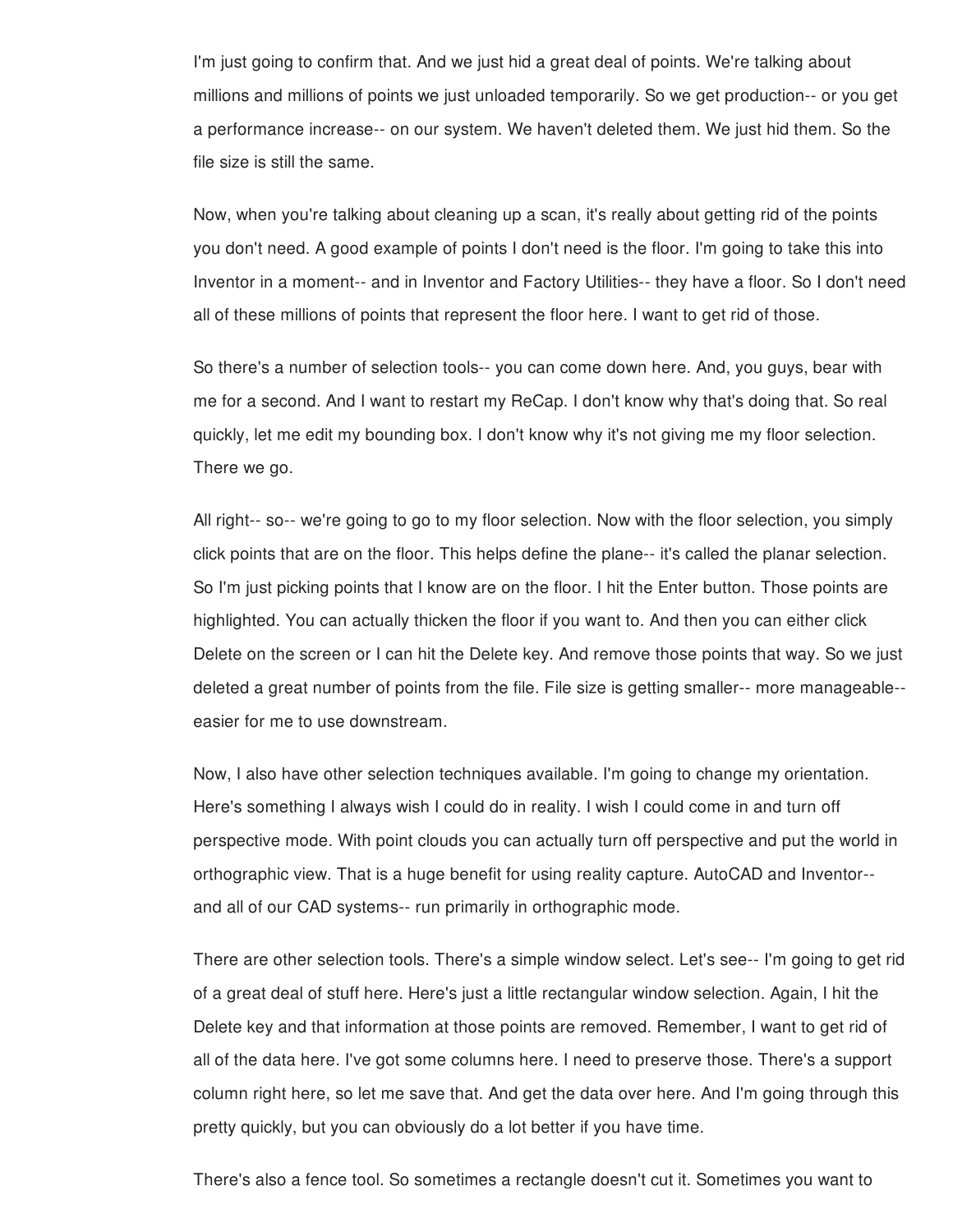come in and create a customized polygon. So we can come down and kind of create a polygon-- can pan around over here-- Enter and Delete. And let me finish up with just a couple of more windows.

There's also a fence tool. So sometimes a rectangle doesn't cut it. Sometimes you want to

It doesn't take long to clean up your scan. You definitely want to take the time to clean up the scan. For time's sake, I want to move on-- I don't want to spend a lot of time doing this-- but I could. I could really get this nice and clean before I move on.

Now I also need to adjust my origin-- my coordinate system. To do that, I'm going to go over here to the Point option and select Update Origin. This one's already set up for me, but if usually, your origin is out in space somewhere. So what you can do-- when you update the origin-- you can come in and select the point. I'm going to pick a point right down here- usually it's a known point in the corner-- usually it's the corner of the building, or a known spot on the site.

So I'm going to click a point and I'm going to hit the Tab button. Just like in AutoCAD, You have a tooltip that tells you-- kind of prompts you through the process. If I click the Tab button, you can select points to orient your axis. You orient the z-axis first, by clicking points. If I zoom out-- picking more points-- so the average of those points will affect the direction of the z-axis. When you like what you see, you hit Enter.

Now I'm going to select the coordinates-- or the points-- to line up the x-axis. So I happen to know, back here on this back wall, there's some points right over here-- that really do line up the x-axis pretty well. I want to check it from the top view and make sure that it lines up with the wall very nicely. And if you want to change the direction of the x-axis, that's the Alt button. The Alt button will change the direction. But once you get the coordinate system the way you like it, you hit the Enter button-- and have taken the coordinate system, and put it exactly in the scan where you want it.

All right. If I go back to my limit box, I'm going to reset it. So now I have all of the points in the overhead back in place. We're getting ready to export, to send this over to Inventor. And in Inventor, you might want to toggle the overhead on and off. So with ReCap you can set that up ahead of time. Just with a simple window pick, I'm going to select all the points in the overhead. Thank goodness for the orthographic view-- makes that selection very easy.

And we have what are called, Scan Regions. I can come over and click a new region. And I'll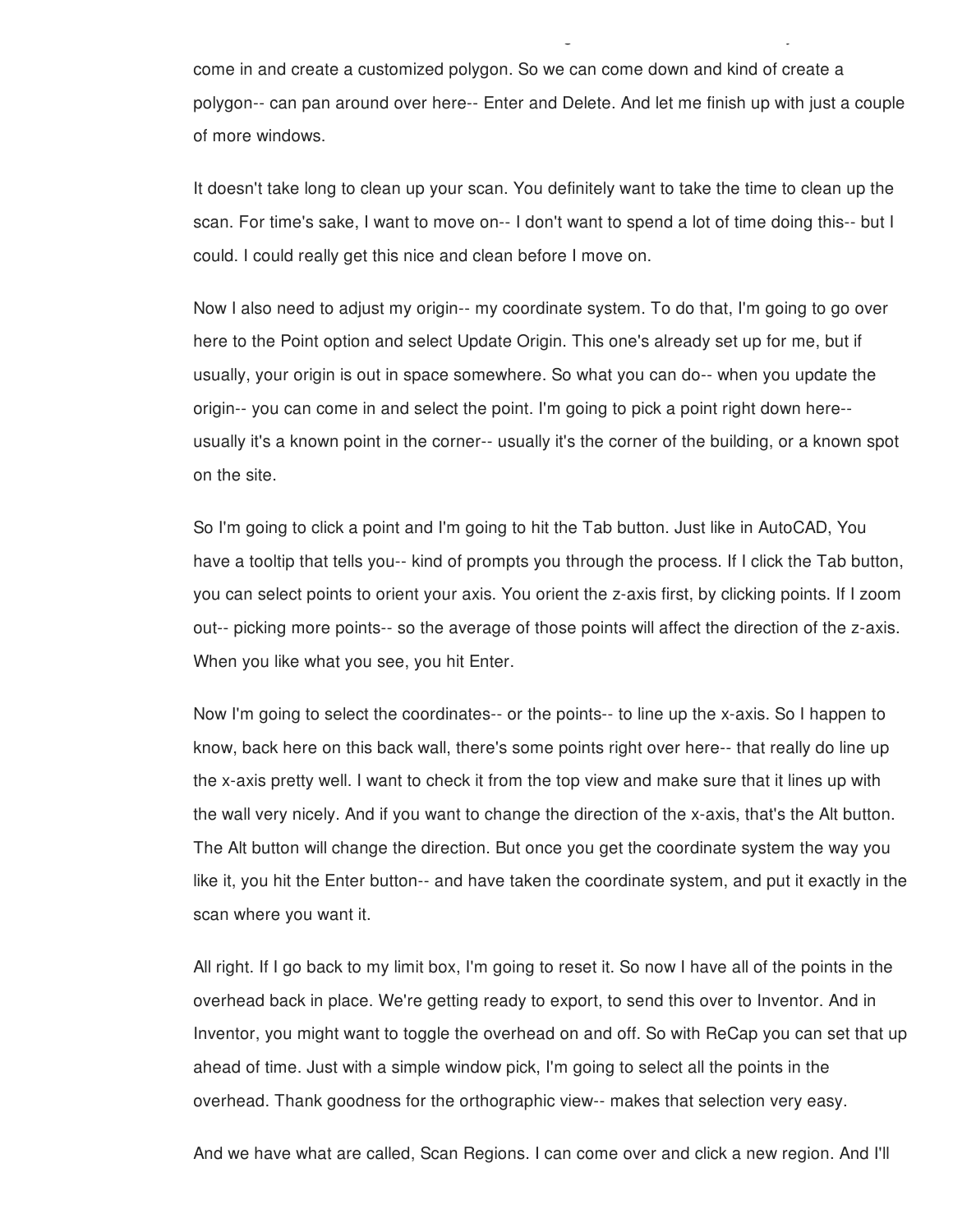call it, Overhead. Just give it a name. If I called it layers, you guys would understand what it is, but they're called Scan Regions. Click OK and those points are in place. And then over here in the navigator. You can come in now-- and turn on the visibility, or turn off the visibility-- of those points, any time you want to.

You can make as many scan Regions as you like. Maybe the machines are a region. Maybe the architectural parts are a region, and the overhead cranes, or the HVACs are different regions. You can use the same techniques to divide your cloud up any way you want.

Now, we finish up by exporting our scan. I will say export-- you can also just save the scan. If this is all you're ever going to do to this scan, you could just save it. But if you need to preserve the original scan for other people to use, you would export the scan.

You can either export it as an RCP-- a Recap Project-- or an RCS-- a Recap Scan. The scan is a standalone file. The project is two files-- the project and the scan-- holds both of those. The regions-- if you want to use the regions inside of Inventor or AutoCAD-- you need to export as a ReCap project. If you just want to use the scan by itself-- with no hidden regions-- just export as an RCS.

Now, I already have this. Just let me reiterate a couple of things. We showed you the orientation of the cloud. We showed you deleting points with the planar method. Orthographic mode-- we showed you how to use orthographic view for your viewing. The fences and the windows for selections. And then finally-- again, in the handouts-- exporting to an RCP or an RCS file.

Now, we want to bring this into Inventor. So inside of Inventor-- I've got my Inventor application up-- and I am using the Factory Design Utilities. Some of you who have just upgraded to the new Product Design Collection-- might be the first time that you now have access to the Factory Design Utilities. You might not have implemented that or installed it-- but there are a lot of advantages to having them. So maybe next year that will be a class I teach, is, Factory Design Utilities for Inventor users. I don't know-- something like that.

So when you start with the Factory Design Utilities-- this is an assembly, that's all it is-- but factories have a floor. The planars object you see-- that's the floor. That's the floor I want to use. That's why I got rid of the points in ReCap. The point clouds-- the Factory Design Utilities were one of the first tools in the Inventor family that could bring in point clouds. I remember- before Inventor could do it-- the Factory Utilities were primed and ready, and already doing it.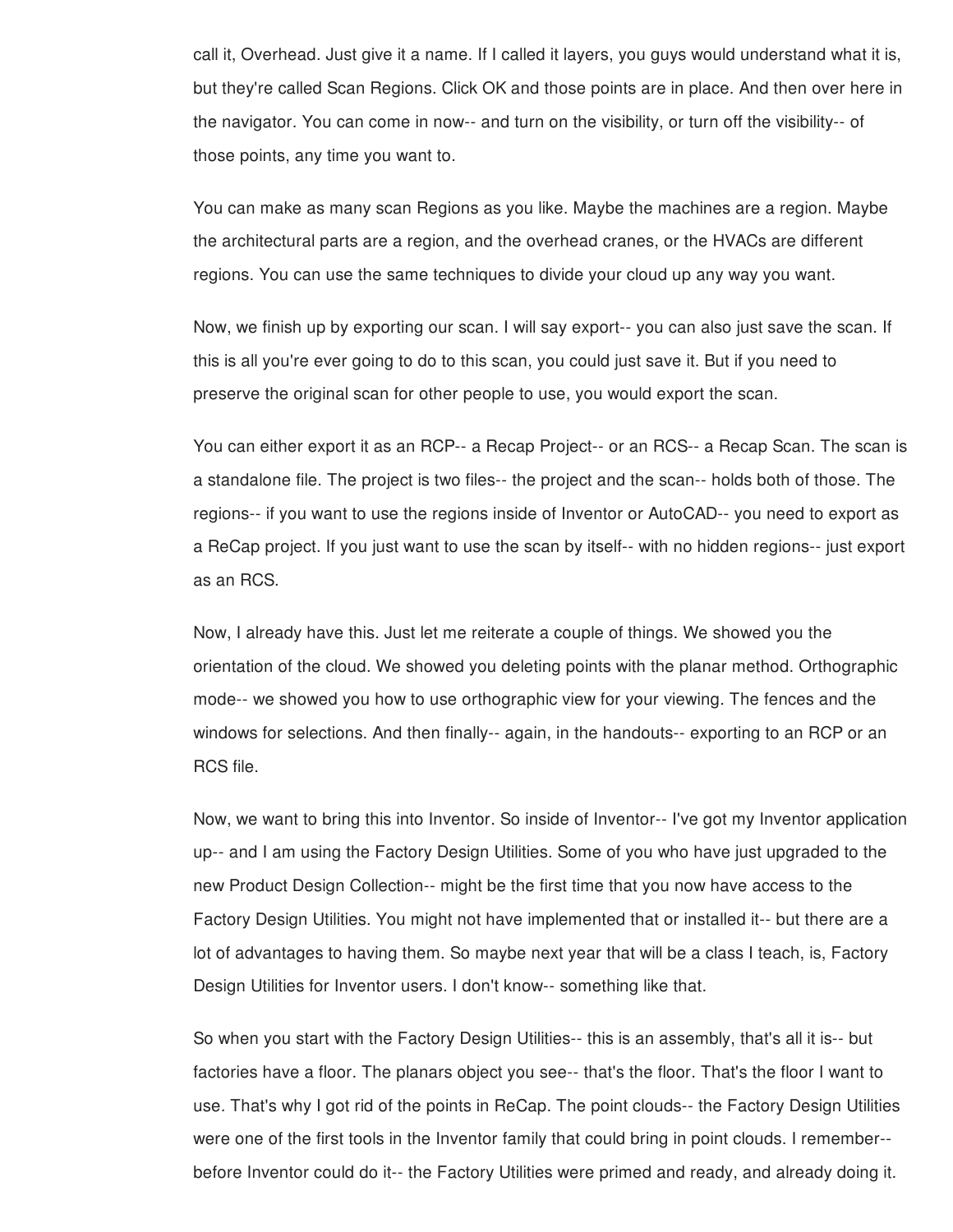So I'm going to select Attach. And I'm going to go down and select-- I've got this bottom left clean file. It's not the same one I was using, but I just have one ready to go. Now I'm going to bring this in. With the point cloud, the temptation is for you to click and try to drop it perfectly in place. Don't do that. Just click and drop it off. And then there's an option here to insert at the origin. That lines up the origin from ReCap to Inventor. So, see the red axis and the green axis on the floor? That's the origin point. And the cloud lands perfectly where it was supposed to land.

Because the scans in ReCap are always full scale, typically your laser scans are always full scale. We don't have to worry about scale. One to one-- If it's an official, nice laser scanner-- it scans it at one to one. We don't have to worry about scale. I click OK and the cloud is in place- - ready to go.

So now we are ready to proceed with the design-- putting our assets of our machines in place- - to make the most of the limited space we have in the corner of the building. Now, most of the time when I start any factory layout project-- the point cloud is nice. But I like to have a drawing-- a 2D footprint of the building-- that I can put on the floor, so that I can see where things are and I can measure.

I'm an old-time AutoCAD user. I still love my AutoCAD-- I still use it. And the AutoCAD application is certainly part of the Product Design Collection, and a good, solid member of the Factory Design Utilities. So we use AutoCAD a lot in layout design.

Now, what I want to do now-- is I want to utilize my point cloud again-- to create a 2D drawing of the original location of the machines. I want to convert a point cloud to a drawing. A lot of people here at AU want to do that. It's not an-- easy is not the right word-- it's not a straightforward thing to do, because reality and your AutoCAD system are never going to line up.

Does everybody understand? Look at these nice, straight walls. If I were going to draw these walls in AutoCAD, wouldn't you think you'd use a line? But in reality, that's not a line. It's a bunch of splines and curves, and depends on-- up near the roof-- it's different. The walls are actually leaning over-- you can't tell-- but by a small fraction they are.

Hey, reality-- I like to say reality bites-- it really does. It never lines up perfectly with your CAD world. So we want to take a look at a couple of ways to generate drawings of reality-- 2D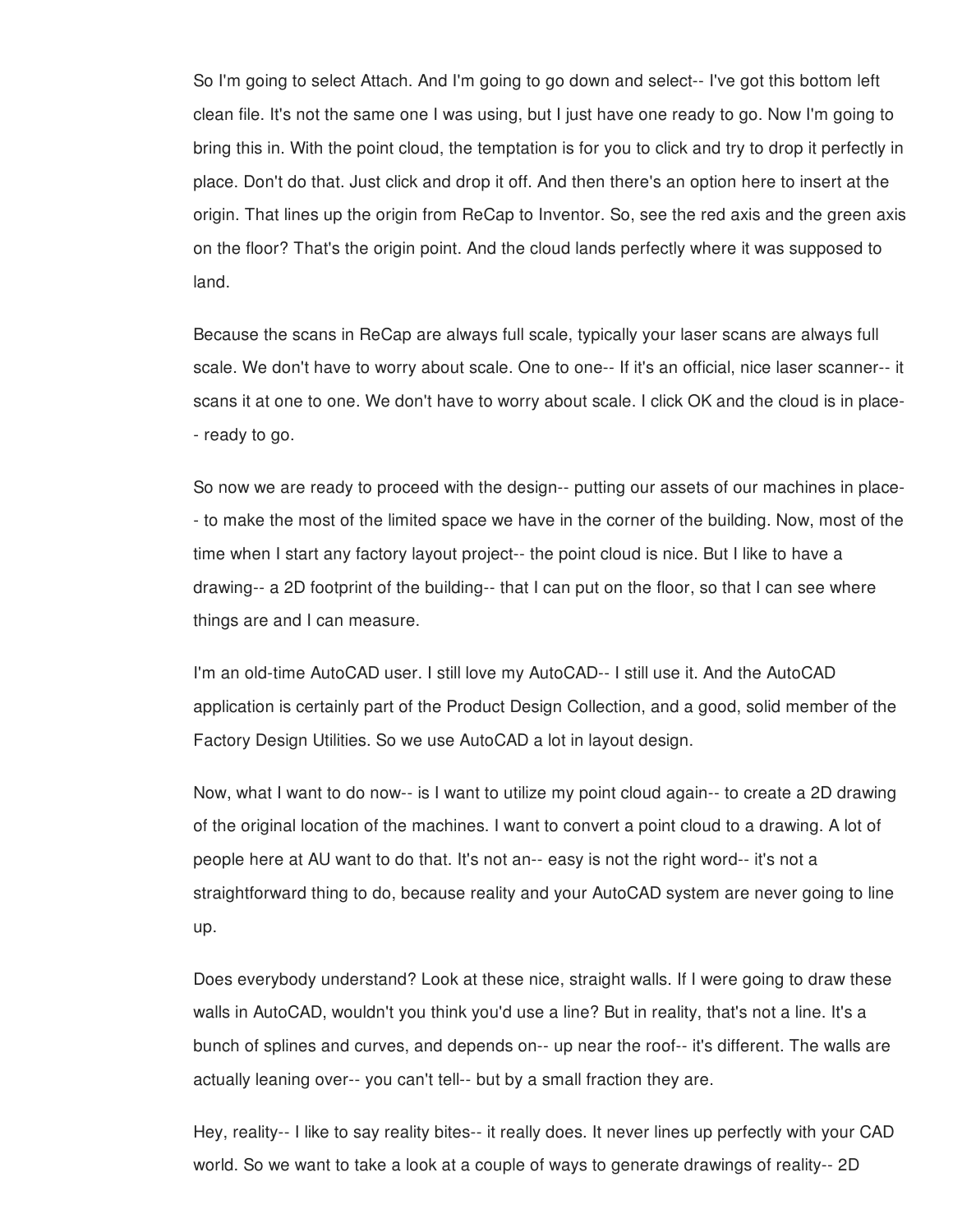cross-sections of our point cloud.

Now last year when I taught this class, I had an app on my iPad that did this. And it was an Autodesk app-- it was called Vectorize It. And if you have that app, don't ever delete it- because Autodesk discontinued it. This is one of the main reasons I had to rewrite this portion of the class.

2D footprints are-- just-- it's a necessary part of the design process. You need them. They're very commonplace. I remember the first time I did this in AutoCAD, where I wanted to model right on top of the drawing. Put the 2D drawing down and model right on top of it-- so I know everything lines up. You still do the same thing with Inventor.

So I need to get my scan-- what I call, ultra-clean. All right? I need to get rid of everything that's not a vertical member in the room. All of the cords, and the overhead ceiling, and anything else that is not part of the footprint that I want-- I need to delete that. So in ReCap- actually, I have a video to show you this. I also need a measurement. We'll talk about that in a moment.

And then, one of the tools I'm going to use-- kind of new for many of us, actually-- is a very old tool. It's been around for a long time. It's called Raster Design. Anybody here used Raster Design in the past? Way back when-- when we used to draw pencil and ink-- what you could do, is you could scan your pencil and ink drawings, and create images-- TIFF files. When you could import those into AutoCAD as a black and white-- a bi-tonal image-- and you could edit pencil drawings in AutoCAD with Raster Design. You could convert pencil drawings to Vector drawings with Raster Design.

Well, Raster Design-- it's now part of your AutoCAD applications-- it comes with your applications now. And that's what we're going to do. We're going to create a screen shot from our point cloud cross-section, create an image, bring it into AutoCAD, and trace it with the Raster Design utilities.

Now for this-- just for time's sake-- I got a little video. We're going to look at that one. So I'm going to pull this video open and I'm going to walk you through the process. And this is me doing it-- I did this earlier today.

Inside of ReCap-- I get rid of all the stuff at the top, I get rid of all the stuff at the bottom, I clean everything out-- except for the lines that I want. And they're thicker-- all right? It's deep--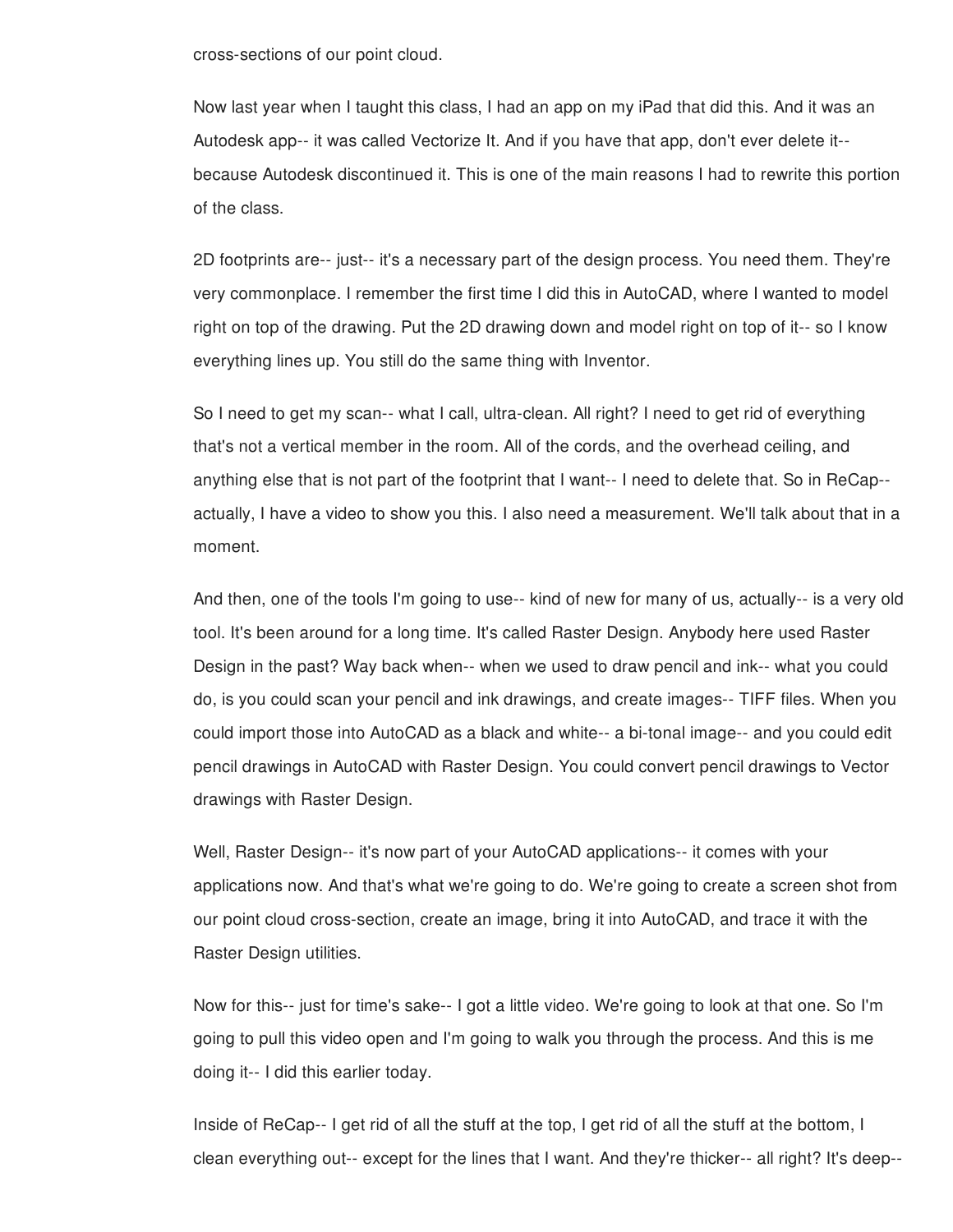this cross section is very deep-- so that the lines are continuous. I need to take a measurement. What we're going to do-- we're going to have to scale this up and down-- to make sure it's full scale. I need a real-world measurement from the length of this wall in the back. That way I can measure that later on and get this thing back to full scale. So this part's very important. 63 and 1/2 feet is what I have there.

So once I have those two things-- in the new version of Recap-- you can actually change the colors of your objects. Now one of the ways you can change colors by selecting-- you've already seen that-- when you select objects they turn white. And then you can now change your background color in ReCap to black. So this gives me that bi-tonal, black and white version of my design.

Do a screen shot-- you can also print now-- you can also save images with ReCap. So you have an image-- a JPEG or a PNG. You jump into AutoCAD. Start your template file-- I'm just an acad.dwt. And then I activate my Raster tools. Come up to the Raster tools and you can start. The Raster tools, actually, consumes a license. It's a separate license but you have it.

You can bring in the image. So we bring it in-- it's a small image. Now I could rubber sheet this and stretch it if I need to-- but the first thing I do is invert the colors. I put it back to black and white. And then now I can start using my Raster tools to trace the footprint. I'm going to start off by making a quick layer-- just something that's not white-- anything. I called it Lines. I made the color green.

Once I have that done-- on the Raster tools, you have all kinds of tools that help you trace pixels. And I'm going to use kind of an automated one-- it's called a Contour Follower. So with the contour follower-- you simply select a white line, hit the Enter button twice-- and it gets rid of the pixels, and replaces it with a line or a polyline. It's up to you. So now, just put this on fast forward. It's just a matter of going through and clicking the lines, and converting those pixels to Vector data. The walls, the machines-- anything-- you can convert anything you'd like.

Now if you're a Raster expert, I could have gone in and despeckled-- all those little extra points that are floating around-- you could despeckle. You can clean up the image and make it a little bit more linear before you do this. I am really underselling the Raster design tools here.

Now, once you finish tracing it-- or converting it-- you have to scale it back up. So now is when you utilize that measurement-- use the Scale command. I use the Reference option. Pick two points, and then I type in the distance-- the 63 and 1/2 feet-- to make this full scale.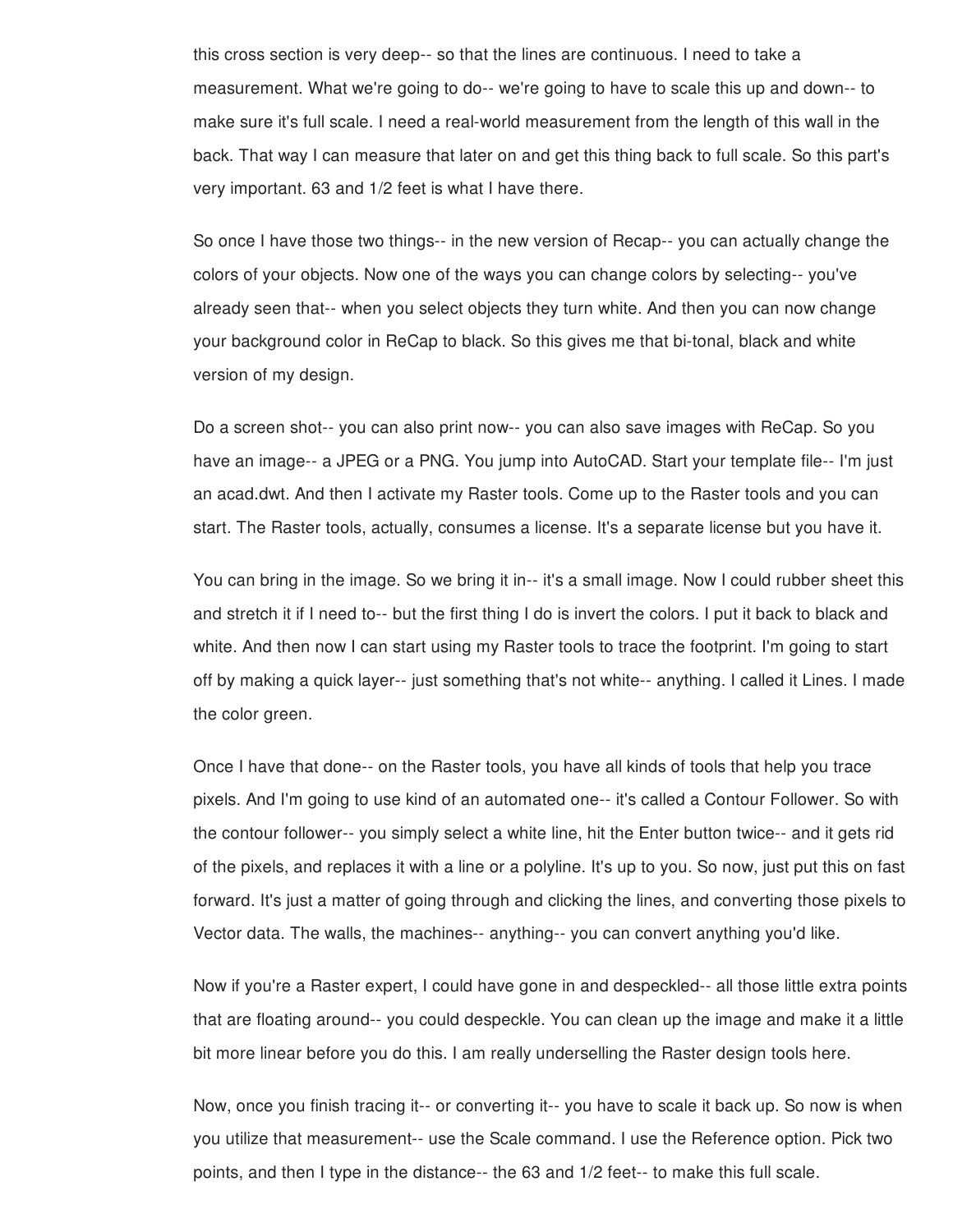And I think the last thing you do-- you have to move the geometry to the correct point in the UCS. So I need to move the geometry from its current location and put it at 0-0 where I expect it to be. So I just do a quick select with the Move command. I pick the point-- remember the point at the garage door-- and I want to put that point at 0.

So now I've got an AutoCAD tracing. I've converted a point cloud-- with the Raster tools-- to a 2D footprint. Now there is another way to do this-- I think a more modern way. And it has to do with the cross-sections of a point cloud inside of AutoCAD. You can actually cross-section a point cloud in AutoCAD. And they don't automatically generate polylines where the cloud interferes with the plane.

So let's take a look at that process. I would imagine you would like this one better. If you're an AutoCAD user-- if you've been using AutoCAD for a while-- this one will seem more, what you're used to. Here's the ReCap file-- we start with the same ReCap file-- we've cleaned it up. And we export this, and we bring it into AutoCAD.

When it's in AutoCAD-- if you select a point cloud in AutoCAD-- you get a context menu for all the point cloud commands. We're going to section the top. And in AutoCAD-- let me pause this right here. You can make a slice-- instead of a single section plane-- you can make a thick slice. The thicker your plane is, the more points are going to be used to generate your polylines. That's why I took a big swath through the point cloud-- initially-- so that I'd have more points inside of AutoCAD to do this next process.

Now, you have to section the polyline first. You've got to do that. Then you can click the cloud and you can go use the next command-- which is the Section Lines. This is the default setting. You could tweak this-- but when you start this, it will calculate it-- and it traces all your lines automatically. Very nice-- very efficient way to do it. It's already full-scale because we took it right from the cloud.

The last thing I do here is I select the geometry and change the elevation. I want to drop the elevation of those polylines to 0-- so that I've got my footprint in AutoCAD ready to go. So there's many different ways to do this. Now I will be honest. This is all nice-- but just about everybody, will eventually have to go in and manually trace the point cloud. In most cases, if you want to be very specific-- and have a line horizontal for that wall, vertical for the wall, or a rectangle for the machine-- you're going to have to do that manually.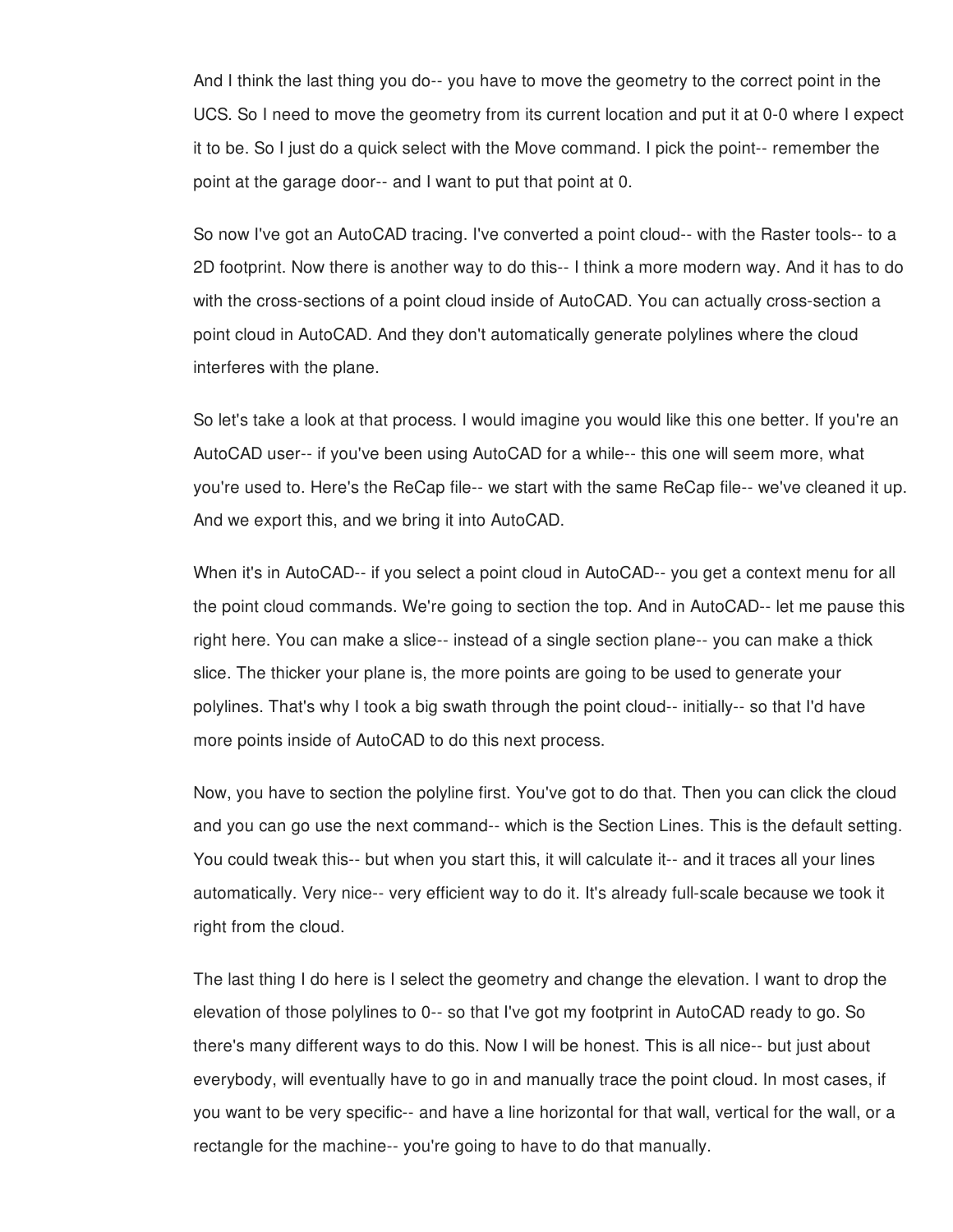The footprints that I just created are a great starting point for me to go in with the rectangle command, or the polyline command, and make those vertical lines-- color them and create different layers, and so on. You still have to trace it manually at some point-- but it can certainly cut down on your process. Yeah?

- **AUDIENCE:** Why would we want to trace your walls [INAUDIBLE] the vertical east, west, north, south- because you're dealing with the reality that the walls are in a field?
- **RUSTY BELCHER:** Great question. Because I want my world to conform to CAD. I want to deal with that wall as if it was a line. And I'm going to have to figure out-- I hate to say fudge-- but I'm going to have to figure out how that line works with that reality.
- **AUDIENCE:** My clients want us to deal with the imperfectness of their plan, and deal with that--
- **RUSTY BELCHER:** There you go. So at that point you just-- don't trace it-- you just use the tools-- the footprints that we just had. I end up keeping both. I end up having both of them, and you'll see later.

So, back in Inventor. Once I have that done-- the Factory Design Utilities-- they have a tool called DWG Overlay. This allows me to bring in my AutoCAD drawing, and put it right inside of the point cloud. So now I've got my AutoCAD geometry in place. I know where those original machines were. I can now reference that when I'm dropping in the new models-- onto this footprint.

All right-- just mentioned accuracy and laser scans. You need to know the accuracy of your scan. If you have a very impressive \$100,000, \$200,000, phase-based laser scanner-- you're probably scanning at-- we're talking millimeters of accuracy-- hopefully 1, 1 and 1/2 millimeters within a given distance. You will know that.

If you are out there with your cell phone and snapping a bunch of pictures-- trying to do a photogrammetry scan-- it's not going to be very accurate. You might be within a half of an inch if you're lucky. And there could be major deviations-- we'll talk about later-- based on what you're scanning. So take into account, accuracy.

Remember when I pulled that measurement? That gets to be very critical-- to make sure that the measurement in your scan lines up with the point cloud-- which lines up with your CAD data. Keep that in mind as you work through this process. Don't forget about your accuracy.

Now, next topic is really a factory-centric topic. Now I want to lay out the assets. I want to drop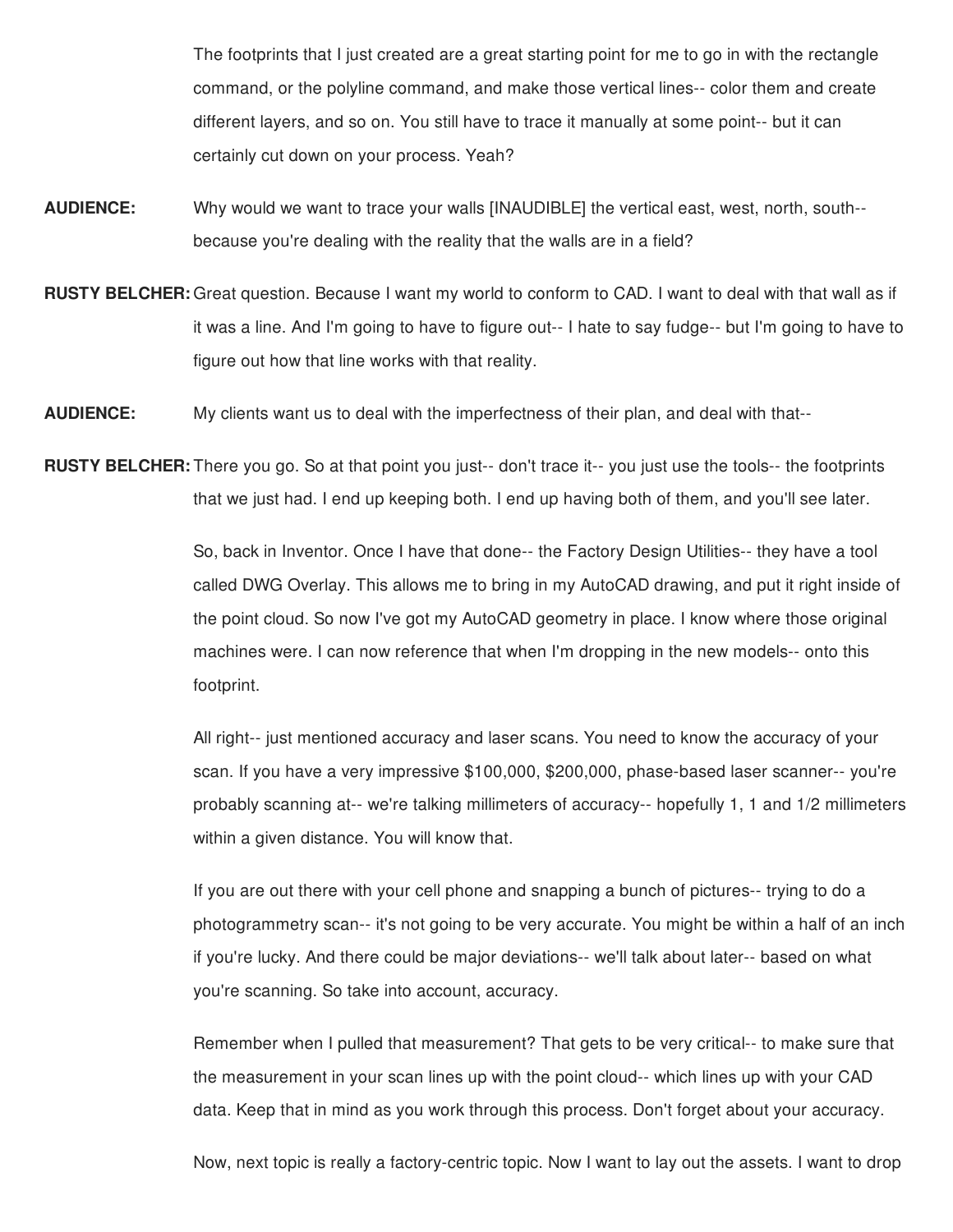my models-- my 3D models-- in context of the world that we just set up. I want to lay out the facility. This is where the Factory Design Utilities come into play. So, let's see. I'm going to do the little, baker-and-the-cake demo here. I'm going to close this file. And I'm going to open up another one. So I've got a lot of this done already-- so time-wise-- I'm going to delete a couple of these here.

If you're new for Factory Design Suite-- I'll say this-- how many of you guys use Inventor? Anybody here use Inventor? All right. How about AutoCAD-- how many of you guys are AutoCAD users? All right. You guys using AutoCAD a lot-- what would you do to me if I tried to take your blocks away from you, and say, you can no longer use blocks inside of AutoCAD? How many of you would pick up a chair and start throwing it up here? No, you're not taking my blocks away-- because blocks are fundamental to the AutoCAD process. I don't want to draw the stuff every single time. I want to draw it once, and then drop it in place over and over again.

Well my Inventor users-- how do blocks work inside of Inventor? Well Inventor doesn't really have blocks-- does it? The Factory Design Utilities basically bring the 3D-block versions of our workflows to Inventor. I call them assets-- the asset browser here. You can create any model you want, and then drag and drop it into your file whenever you need it. You can have massive libraries of assets, and usually an asset is a 3D model. That's how it usually works.

So the Factory Design Utilities come with thousands of pre-drawn assets. You can take any model you have, currently-- whether it's an AutoCAD model, a SolidWorks model, a Inventor model, hopefully-- and you can convert those to assets. And when I say assets-- if you're an AutoCAD user-- you can think block. It's exactly how I think of it.

I have a favorite category here, and I basically have one of my Haas CNC machines here. So I need to place my asset. How many of you are new to 3D? Anybody here? How many of you guys are 3D users? All right-- mostly everybody. I remember learning 3D. It wasn't the funnest couple of months in my life-- but anybody can do what I'm about to show you.

Here's the asset-- I simply drag it into the file. And then I can snap to my AutoCAD geometry- there's my snap marker. And as soon as I place it, a little reposition triad appears. This allows me to spin it, or move it up and down. And I can land it right where I want it.

So adding these assets into the file is very, very easy to do. The assets automatically land on the floor. So if I want to move them around-- if I want to reposition them and try these little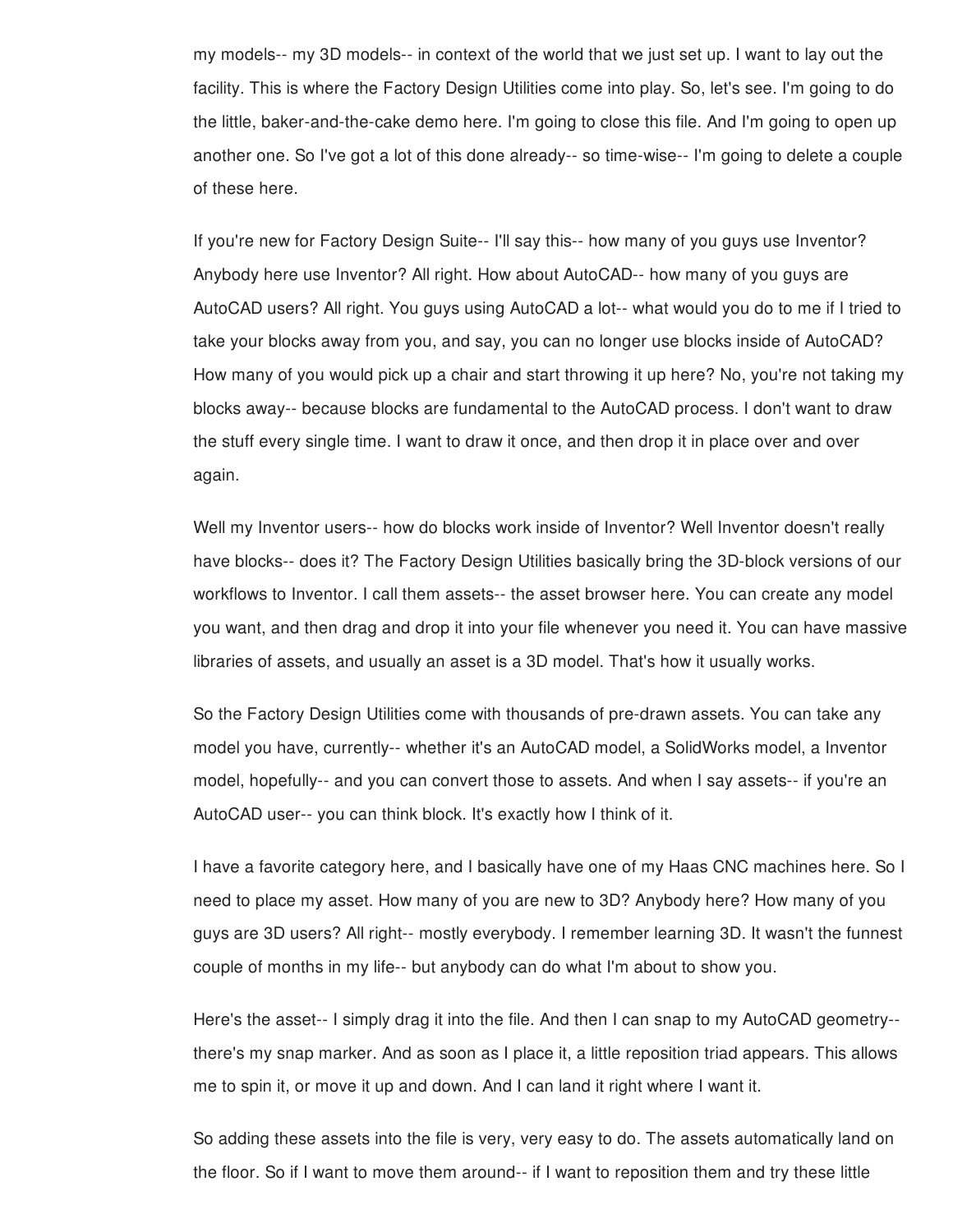what-if scenarios-- that's not a problem. So I can move stuff around very freely. I can snap it back to the floor if I need to.

Now there is a great deal of advantage to bringing these assets in context of a reality space. I'm not just bringing these in on the 2D footprint. I'm bringing them in and putting them in the room-- in the reality captured room-- to make sure there's enough clearance in every particular space.

All right. The factory layout process-- the factory layout utilities. They have a number of point cloud tools that are very nice in this particular workflow. Having that cloud there is a great timesaver. Now I'm going to take you through and show you some of the cloud tools that are available in Inventor-- and the factory utilities.

So a couple of them that I really do like-- let's see-- how about the Measure tool? Inside of Inventor, I can go grab a distance. And you'll notice that the distance tool automatically selects planar point clouds. So if I were to tell somebody-- measuring from that edge of the 3D model to this face of the cloud-- that's 118-- right at 119 inches. Do the same thing on the back. From the back, to the back wall-- I can tell you exactly what that distance is. So you can measure to a point cloud-- that's a huge benefit .

Now the cloud plane actually works on its own. Say, for instance, you need a work axis at the corner of the room. You can go to your point cloud tools. We'll talk about the cloud point a little bit later-- but here's the cloud plain. And you can drop a work plane there. I'll drop a work plane here.

And then I'll use the old axis command, right? Where two planes intersect, I have an axis-- so I just dropped an axis that's perfectly in that corner. Now I can measure to that axis if I need to- to make sure where I'm at in the file. You can also have these work planes show up in the drawing. When you do your documentation, you might need a work plane there that represents that cloud of points. It's a great tool for that.

Here's another one-- this is with an asset. I'm going to go to the asset browser, and I'm going to do a search for a sink. Here's my sink station. So with the Factory Design Utilities-- I have snap types-- and I'm going to turn on Snapping to Cloud. This is a unique feature for the Factory Design Utilities. So when I bring this asset in-- normally assets land on the floor-- but with Snapping to Cloud enabled, I can snap them to the wall.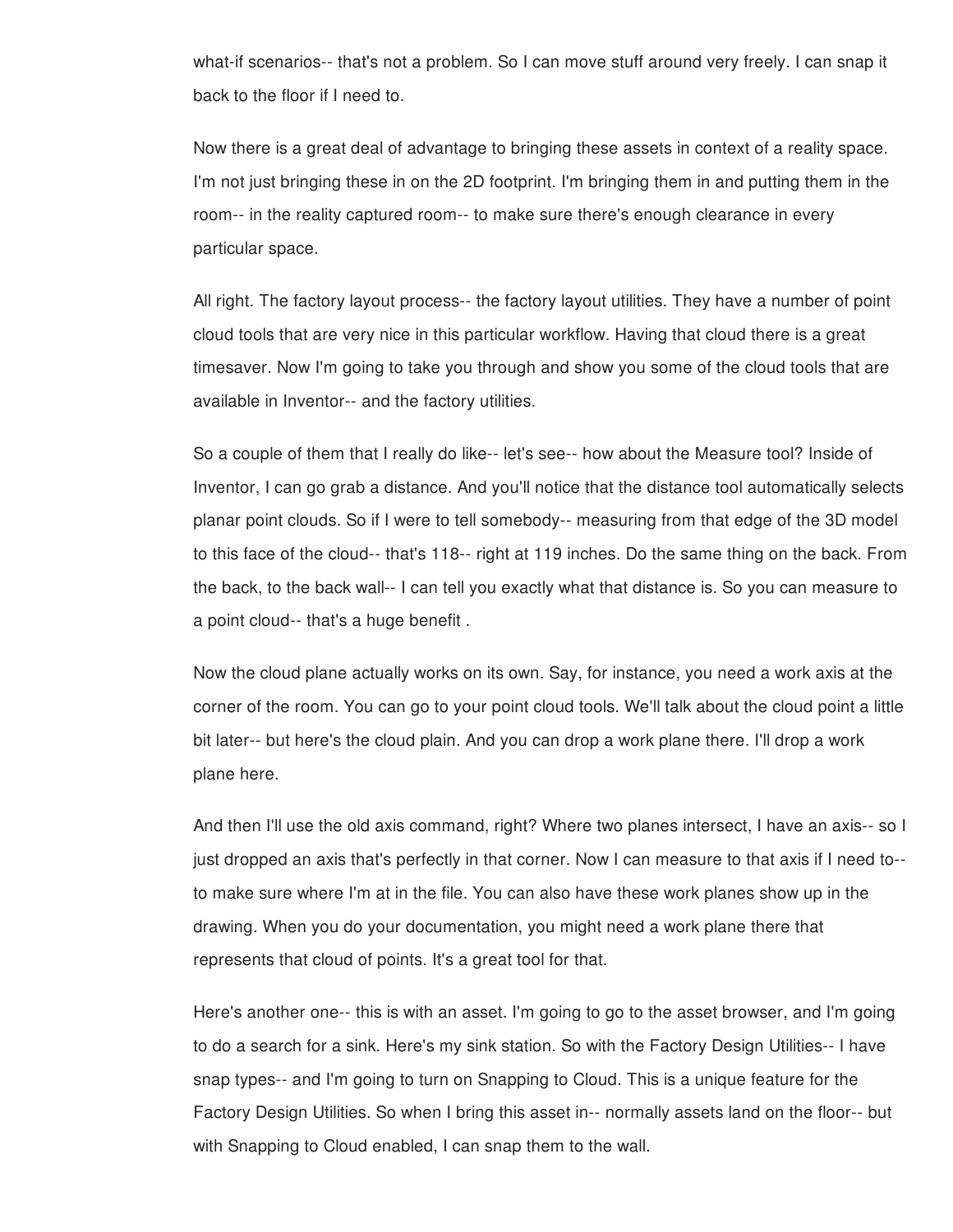I can actually put my assets up on a point cloud wall now. And then with the Reposition tool, I can stand these things upright. I find 90 degrees-- I can also just type in 90 degrees if I want to. And then I can-- with the reposition tool-- I can raise and lower it, place it right where I want. So I'm actually dropping a 3D model onto a reality captured wall.

The utilities make that possible. And by the way, that's not possible with raw Inventor. So those utilities add a lot of features that regular Inventor users might want to look into. If you're not a factory designer don't worry. There's still a lot of benefit to having those utilities installed.

Oh goodness sakes-- let's take a look at some other benefits the Factory Design Utilities have. I'm going to open up Navisworks. So let me get my Navisworks started here. I got a little laptop up here. Typically, I don't like to run all my applications at once-- but I'm going to do it for this class.

So while Navisworks is loading, I want to take a look at clash detection. This is a big problem. If you're putting new, digital designs inside of a reality-captured room-- how are you going to handle interference analysis? Usually interference analysis happens between solid bodies. Once they interfere with each other, you can generate an analysis of that particular process. Navisworks allows you to run a clash detection-- or interference analysis-- between point clouds and solid models.

So inside of Navisworks-- let me open up my assembly-- so I've already imported this. There's actually a single command that will take your Inventor files and send them to Navisworks. It's a factory design utility-- it's called Sync to Navisworks. So this stuff comes in-- do you see the point cloud? And the 3D data goes right over to Navisworks at the same time. Usually when I talk about Navisworks, I'm talking about walking through and visually inspecting the space. That's really the major functionality of Navisworks-- is to step inside of the space and investigate this, before you commit to construction.

Anybody here got Google Cardboard? All right. You can render this to Google Cardboard and put it into-- I'm going to say-- virtual reality. It's a virtual space. It's not a walk-through reality- it's standing in place and looking around-- looks pretty cool. The point clouds don't go across to that render, but everything else does-- so, pretty nice.

But usually that's-- when people talk about Navisworks-- they're talking about this visualization functionality. But another major benefit here is the clash detection. So with the clash detection tools-- again this is a new feature-- many of you are getting this for the first time with the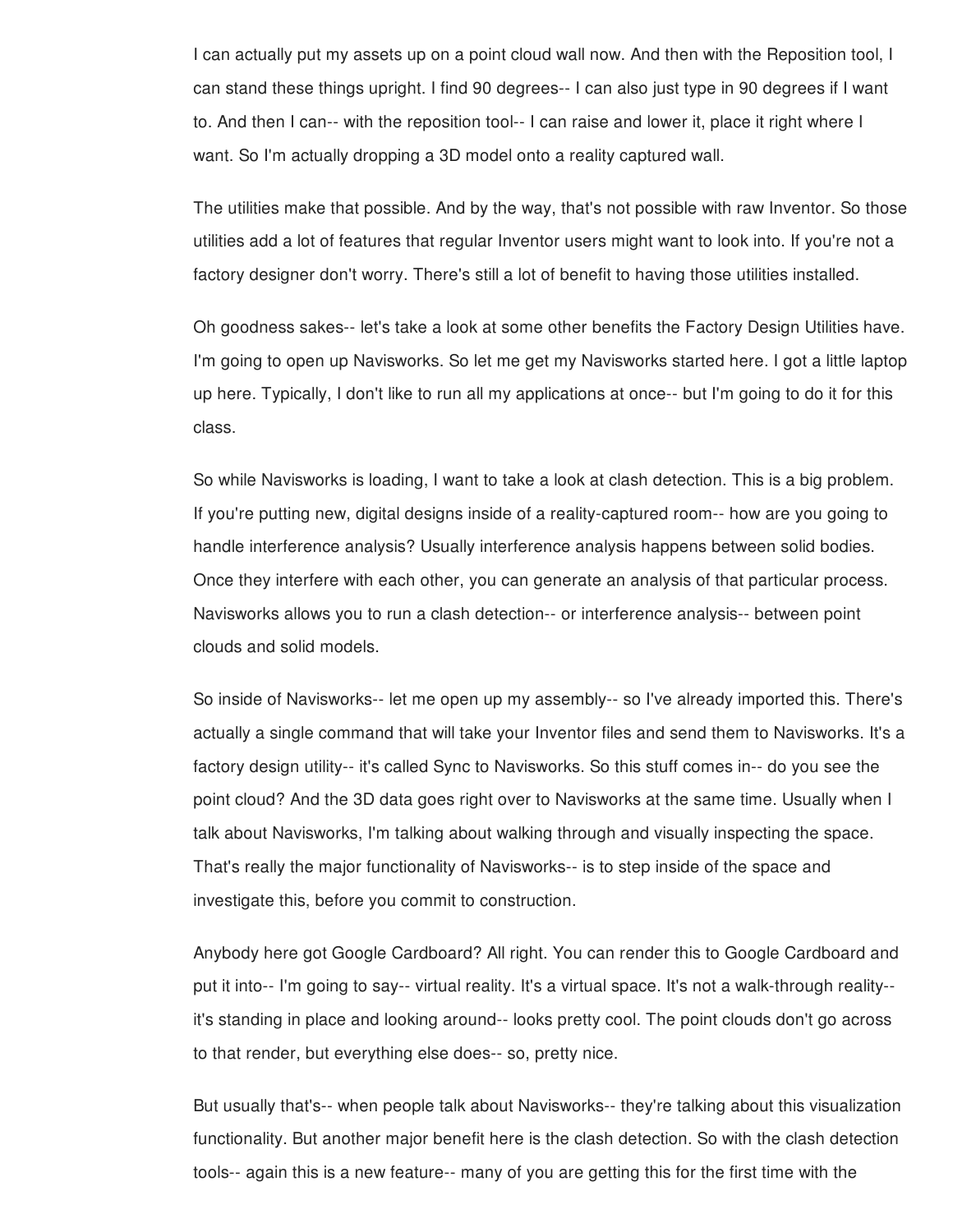Product Design Collection. This is one of the tools they used to make you pay extra for, but now it's part of the Product Design Collection-- which is fantastic.

So in this particular case-- let's see-- I want to do a test. I'm going to test between all of my solid models-- I select those over here. And I select the point cloud as set two. Now this is a clearance test. It's not a volumetric test-- it's a clearance test.

So I want to know if the cloud ever gets within one inch of a solid body. I run the test-- take a second to calculate that. And I immediately get prompted that, yes, it does. Maybe I overlooked that. Maybe I wasn't paying attention when I dropped this off but, yes, that's- that's really close.

This is probably an electrical service panel or a junction box. Yeah, I don't want my-- \$200,000 Haas Mill-- I don't want the arm to swing over and bump into the junction box. So I need to fix that. When would you like to find this out? When do you want to discover this mistake? Do you want to discover it now while it's a digital prototype? Or, do you want to discover it during construction-- after you've drilled the anchor bolts into the concrete slab, and you're putting the machine in place-- and somebody says, hey, this doesn't look right. What are we going to do?

If you can catch one of these things, now, you just paid for your software. You just paid for your salary for the year, potentially. We're lucky that we just found one. There could have been 50 or 60 in this setup.

You can save the clashes as a report-- put them out to the community so that everyone can address the one they're responsible for. Again, for time's sake, I'm not going to jump into all of that-- but there's a big advantage to having the point cloud and the digital data, together, in the same space. You certainly want to take advantage of that.

Now, I'm going to close Navisworks. Later on, if you have questions, I can bring that stuff back up if we need to. So I've mentioned the point clouds and the Factory Design Utilities-- that there are several tools that are unique to those. I have some more to share with you in the next section. So I want to go ahead and move on.

Now my favorite topic-- point clouds as assets. I remember-- and in all honesty, I remember-- I have had a chance to work with Autodesk directly-- the project manager. When the Factory Design Suite was introduced, I got a chance to write the training manual for Factory Design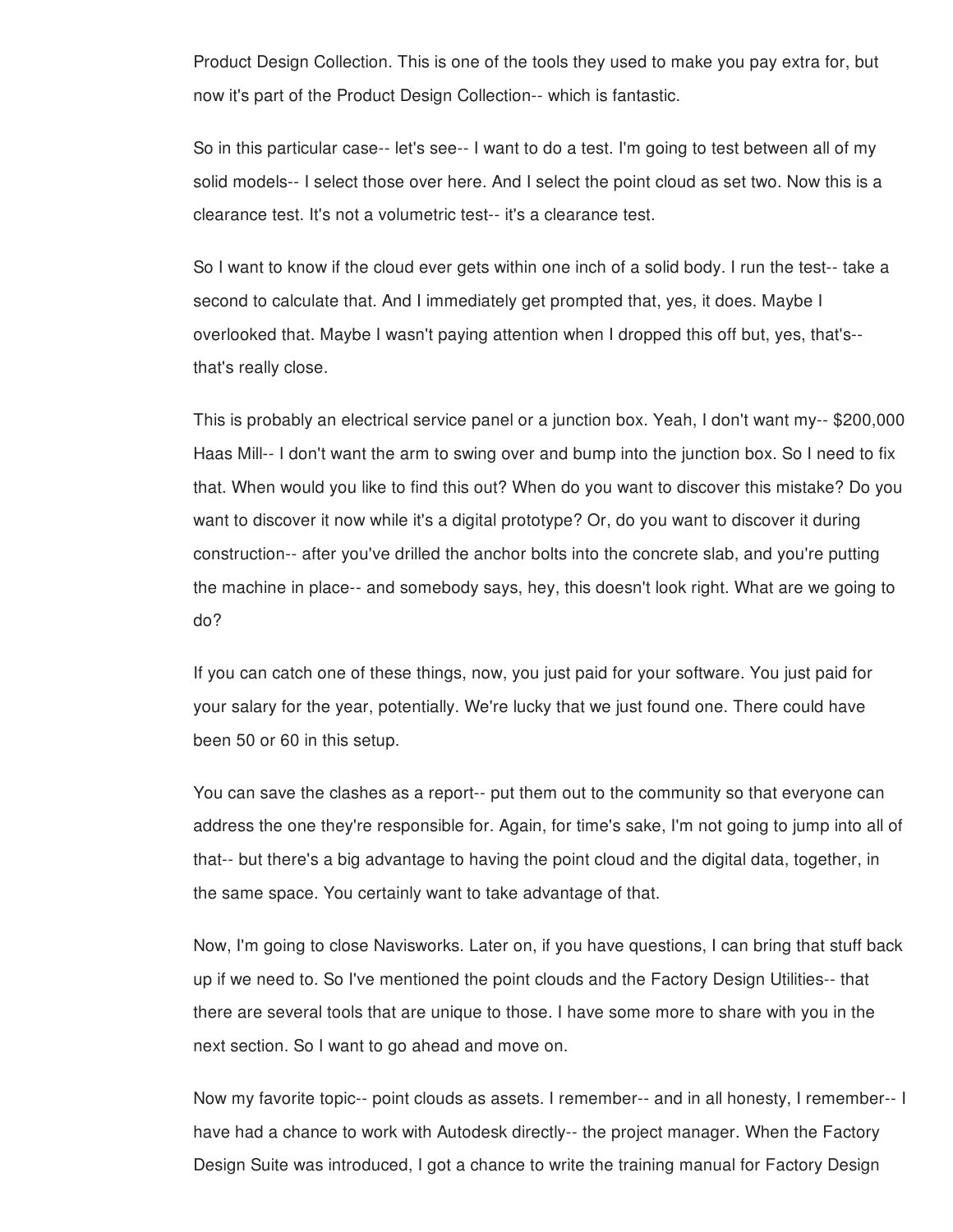Suite. And I remember-- I think it was year two of the Factory Design Suite-- they introduced point clouds.

And of course, you just saw the main demo for point clouds in the Factory Design Utilities. Everyone wants to bring in the building and put your assets in context of reality. But during the meeting I asked the question, what happens if we scan a machine? We should be able to scan a machine, bring it in as a point cloud, and just use it as an asset. We don't have to model anything. If I have the machine already, I don't want to spend a week-- modeling it and putting it into Inventor-- so I can use it as an asset. I just want to scan it, and just use the scan.

So I wrote a paper five years ago, on that, and I gave it to Autodesk. And I'll show you in a moment some of the older assets that we came up with for that process. This process has been around for quite a while. But now with the virtual reality, I mentioned that you're seeing at AU-- you're seeing a lot of people interested in going out and capturing reality, to 3D print it, to take it into your VR, AR programs-- and use those. It now is getting a lot of attention.

Traditionally-- there's no doubt-- that architects and civil designers have been way ahead of us in utilizing laser scans. They've been doing it for years. Just recently has the manufacturing community come on board-- relatively recently. Typically, with a laser scan you're interested in getting walls, windows, doors, ceilings-- all the architectural components. Sometimes a civil component-- the property or something along those lines. You might get that as well.

But now we want to turn the scanners around. Instead of looking outwards at the world, you want to turn them inwards and look at a particular piece of machinery. Anybody see the hand scanners over in the exhibit floor? How many of them did you see? There are all kinds of hand scanners now-- that you can walk around an object and point the scanner into the object- then to record the shape of a given piece of geometry.

I mentioned the-- it was a Samsung phone-- that has the scanning capability built into the phone already. It's amazing. So it's kind of a different way to look at scanning-- literally turning the scanner around-- pointing it inwards instead of outwards.

What are the benefits of a laser scan asset instead of a 3D solid model? Let's see-- you guys there-- how many of you-- my 3D modelers in the room. You don't have to tell me what you drive at home, but think about your car out in front of your house. If I said, go-- right now-- how long would it take you to model that car?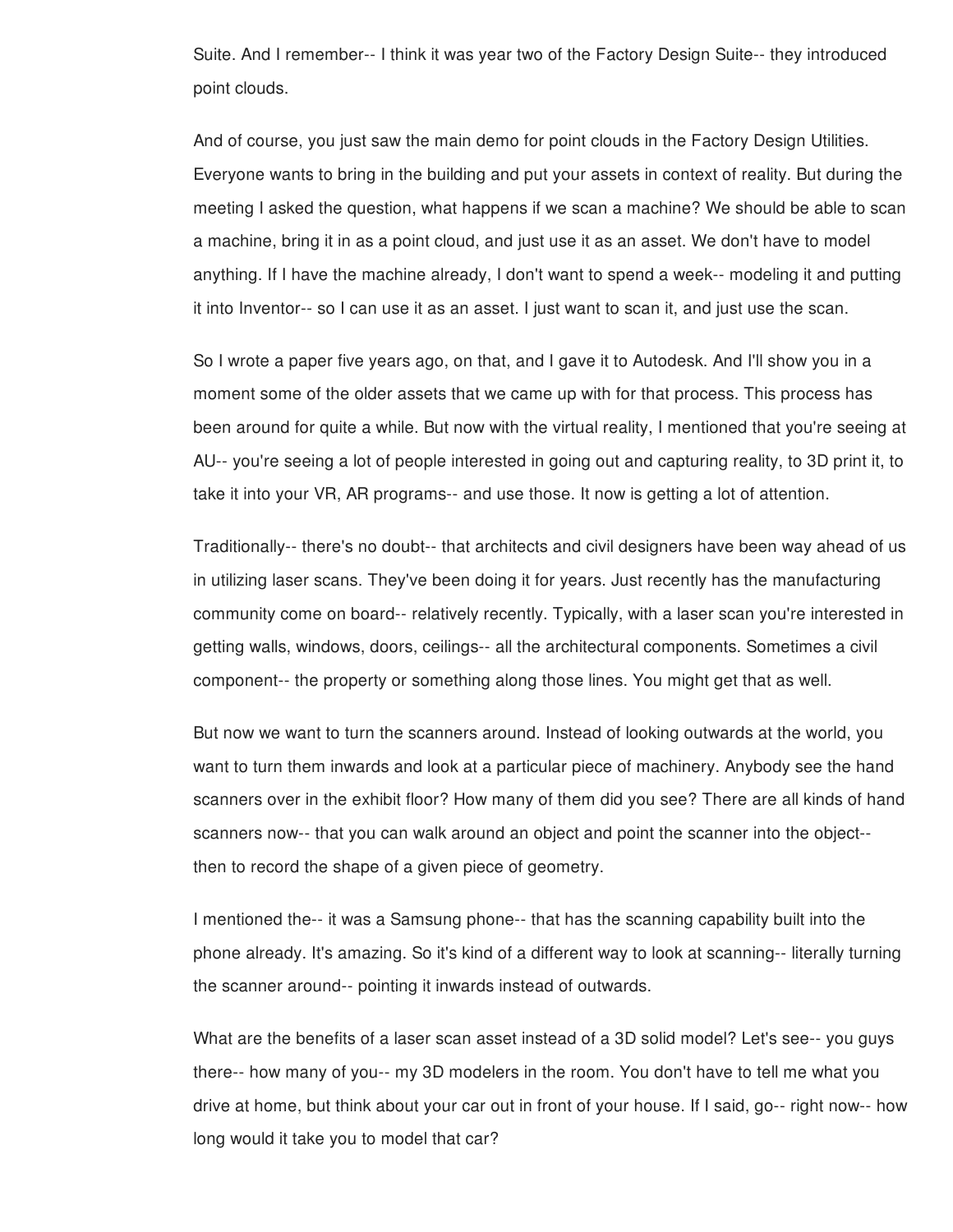Listen, don't be giving me the little primitive-- you know-- lines, and the little, very vague-- it looks like a truck. It's about the right size. No-- I want the curves on your hood. I want the fender wells. I want your tool box in the back. I want your-- I want everything.

That's a complex process. And I am not an automotive surface modeling expert-- but I've seen them, I've met them-- and I'm in awe of their capabilities and the tool sets that they use. And I don't have time-- I don't have nearly the time to spend-- modeling my Ford F-150 pickup truck, that has a rusted bumper in the back. I don't have time to do that.

I can, however, go out in my front yard-- take 150 pictures of my truck-- upload them to the cloud. And in two hours I get an email that says, your scan is done. Download it and put it in my CAD system. The time difference is the big benefit here. If you can get away with it-- if you have the machine-- if you can scan it. There's a big if-- got to be careful about that. Just scan it, and use the scan instead of modeling it. In many cases we have the machines. Let's take advantage of the assets we actually own-- and just scan them, and get them into our CAD system.

And of course, many people would scan it-- bring it in-- and model it in context of the scan. That's a legitimate process as well. Point clouds are generally-- generally easier to create than 3D models. It really does depend on what you're talking about. I can probably model the chair in 10 to 15 minutes. So I'm going to make a solid model of the chair. The table-- easy. Some of the equipment in the room-- that's what Inventor's for-- it's great. But really complex objects- - take time. So if we can scan them, can save a lot of time and effort.

So how does this work? If you haven't been there yet, I would encourage you to go to recap360.autodesk.com. Think of it as your homework. You really can't go there on your phone, you can actually go there on your phone, but you can't work with it. It's a PC, workstation based, interface. What you do is you go out, you take your pictures of an object, and you upload your pictures to this website. This is part of your subscription. Hopefully you have a subscription to your Autodesk products. Your subscription comes with what are called Cloud Credits. You get to spend your Cloud Credits here.

Now, let me give you another video tour of the process. So, before AU this year, I scanned my car. That's actually my wife's car, she just bought this one. I took about 150 pictures of the Mini Cooper. From all angles. I had a ladder out my front yard so I could crawl way up high, and then I could crawl way down below, Let me pause here. As part of the process, you have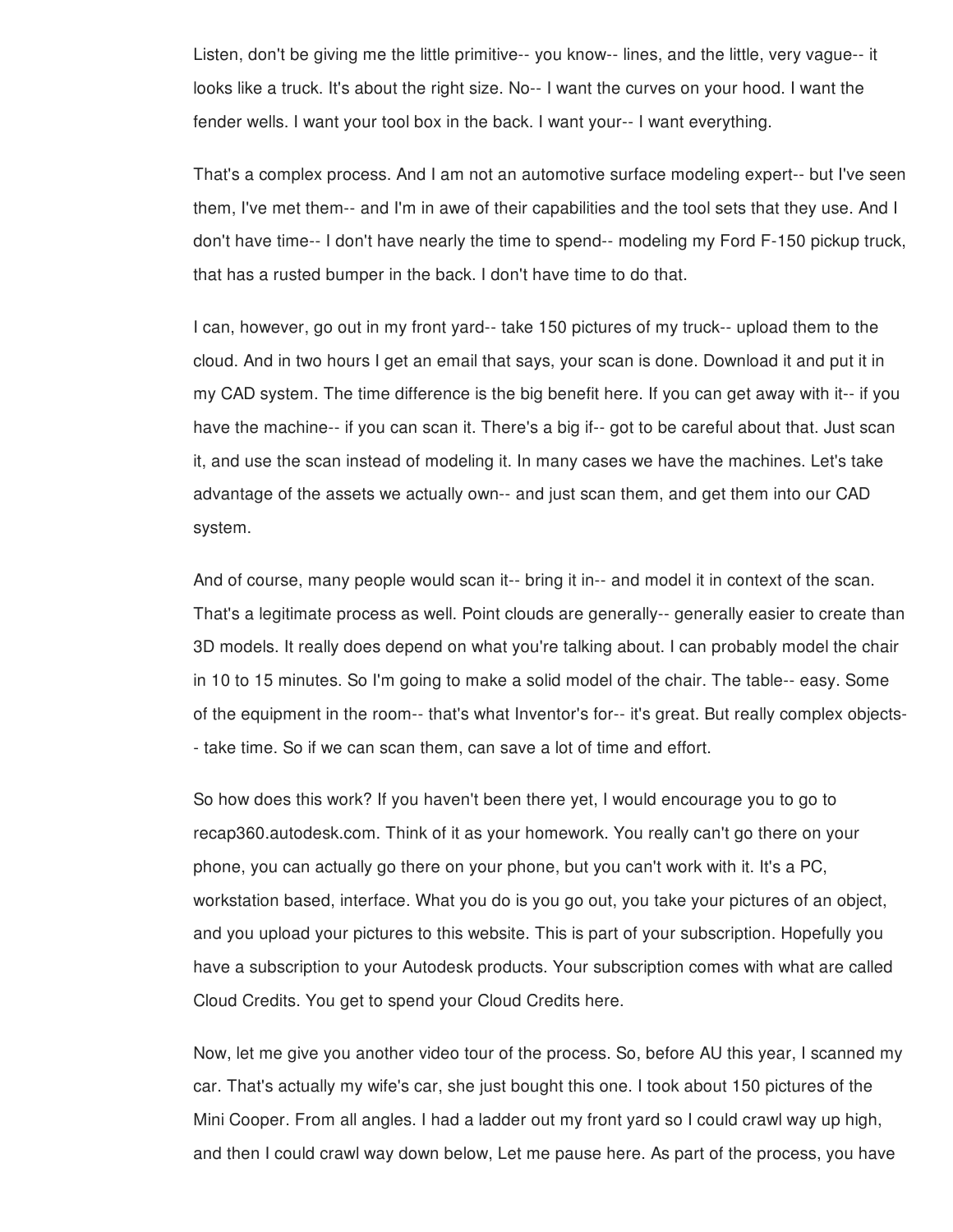to take a real world measurement of one of the objects in the scan. You're going to need that to scale this thing later. [? Photogrammatic ?] or photographic conversions are not to scale. You have to be careful. You need a real world measurement. So I measured the diameter of the wheel, wrote that down. Recap360.autodesk.com. This is where you upload your pictures to the cloud. You drop them all in place. You click the next option. You give the file a name. Give the project a name. I'm choosing the five credit option. You can preview this. Let me pause it here. I turn on smart cropping. You're only going to get so many points. And I don't want to scan the entire world. I don't want to scan my neighbor's house, And my deck, and my house. What smart cropping does is it gets rid of all of that and it focuses on the center of the photographs. As long as you're pointing your out your camera at the center of the asset, that's what will be in the scan when you finish. It basically makes your scan more points for the scan. Smart textures.

I'm not into VR, I'm not into AR, yet. But one of these days, I will be. I guarantee, one of these days, we all will be. We'll care about how the textures are applied to the scan. Turn that on now that way I don't have to resubmit later. And then the file types. It asks you what types of files do you want generated. Be honest I clicked them all. Some of you guys mentioned meshes. Instead a point clouds you want a mesh. That's the RCM, the remake file type. So this makes meshes as well as point clouds. Recap scan RCS. If you're into VR, maybe you're into FBX or OBJ. Those are VR file types that the scan and the texture and everything goes with that.

The ortho is amazing. It's a top down, orthographic, picture of the space. Don't have time to dig into that, but those are very nice. Think of what this room would look like, looking down into it, in orthographic mode. As an image, be perfect. Very nice feature for that. All of these file types are available. So, once you have that set, you click create. You get a little message that says this is going to cost you five credits to compute all of this. About two or three hours later, you'll get an email that your scan is done. You can go right back to the same web site and you can view your scan. The web site has a viewer that lets you see your scan. This is not perfect. If I had time I'd show you that my windshield's got a big dent in it. The sunroof looks like it's collapsed, but for 150 pictures in 15 minutes worth of effort, this isn't bad. It looks like a Mini Cooper, it's the right size, it'll work in my downstream processes. So I'm going to use it. I didn't have to adjust this. This is exactly the scan I got, no tweaking.

Here I'm downloading the RCS file, that's the recap scan. Get that on your computer, then you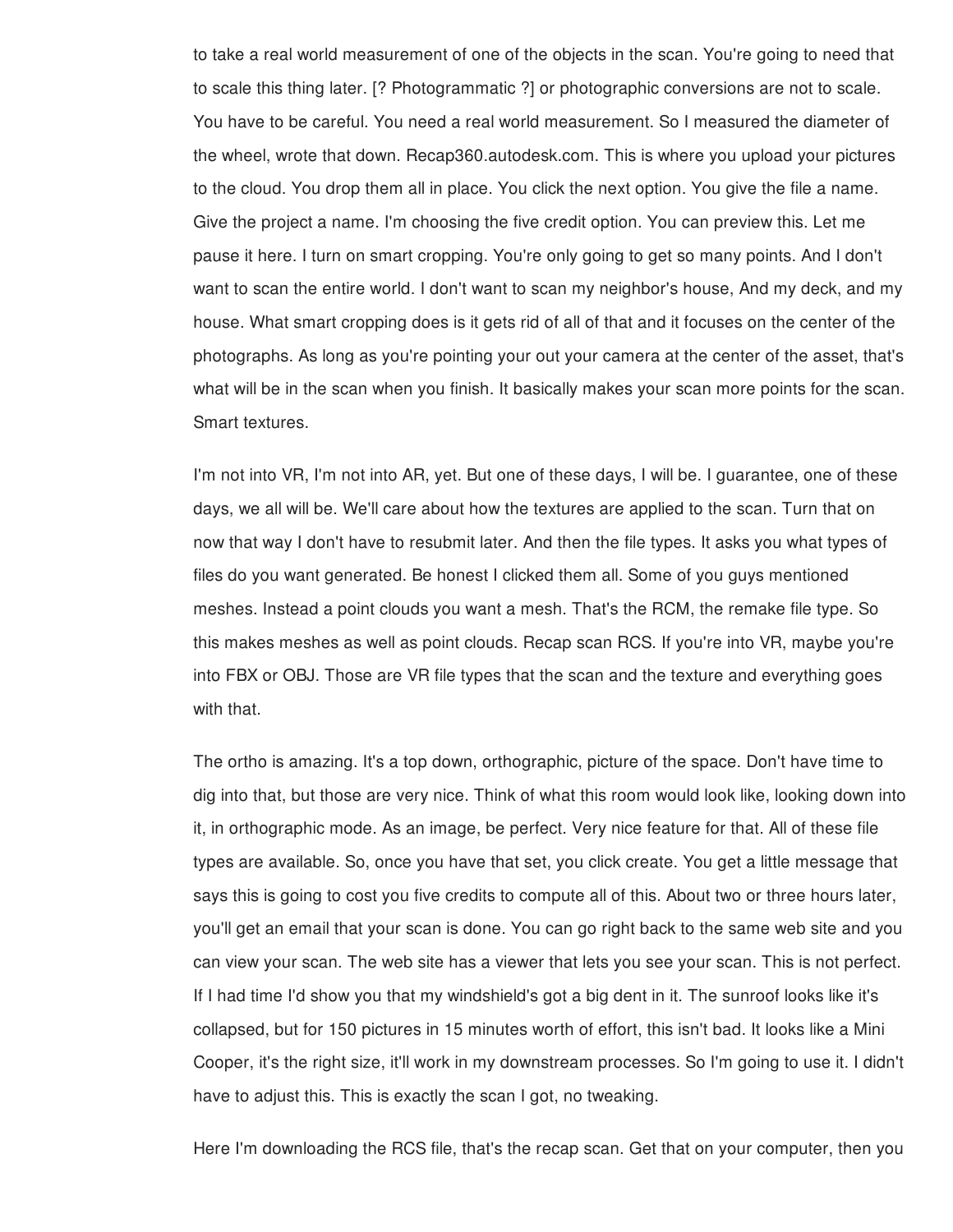what? You put it into ReCap. Now you guys are seeing this for the second time. What do you do when you bring it in to ReCap? There is your point cloud. I need to get rid of my points. So I put it into orthographic mode. I add my and my origin. I put my UCS at one of the wheels. So we orient the cloud. I used the wheel to adjust the x-axis. Orthographic mode, and then the window selection to get rid of as many of the points as I need. The more I whittle this down the more effective and the more use it will be downstream. I use the planar selector tool to get rid of the ground. Don't need that. And I use the fence selection tool to get rid of any other bit of the cloud that I thought just didn't look right, or looked ugly. I just want to clean this thing up. You can do any different angle, you can pick your points by adjusting the angle. The orthographic mode is great. I can put this in the orthographic mode and then get up under the car. So I can get rid of the points. The driveway up under the car that showed up, I can get rid of that. And it makes the scan look a lot nicer by getting rid of that data. So there's the finished scan. I exported this as an RCS. There's no hidden data here, so the scan by itself will work. You guys, this is about three times speed.

In Inventor, I bring it in as a new file, new file inside of Inventor. I put the asset into a new file. The UCS, I always check my UCS to make sure it lands where I told it to land. And then here is another cloud tool, the cloud point. I'm going to put some points on the wheel. So, you can put points onto your point cloud, and then you can measure between the two points. This is where that measurement comes in. I calculate a scale factor to scale the data so that it's full scale. I get rid of the points when I'm finished. So now I have a full scale car. I can measure to it to assure that. I adjust my view cube. If you in Inventor user, top, front, left, right, so it works correctly.

And then now is the fun part. Now, you have to draw a Mini Cooper with the sketch tools. Now, trust me, you know the best way to draw a Mini Cooper is to trace a Mini Cooper. Instead of having to go out and figure out the dimensions, I just come in from the orthographic mode I just trace what I have. When you trace, use arcs. I know that maybe you haven't traced in a while, but if you use arcs, it's so much easier to trace these edges. They're almost all natural arcs to begin with. You don't have to be perfect. Make it look good. Honestly, it took about 20 minutes to sketch this out. I just want the sight edges, that's all I want. All right, so I'm going to pause my sketch there. About 20 minutes. Now, with Inventor, once I have these loops, by the way, I just drew half of it, mirrored the other side. Good CAD practice. Once I have that I turn these loops into surfaces.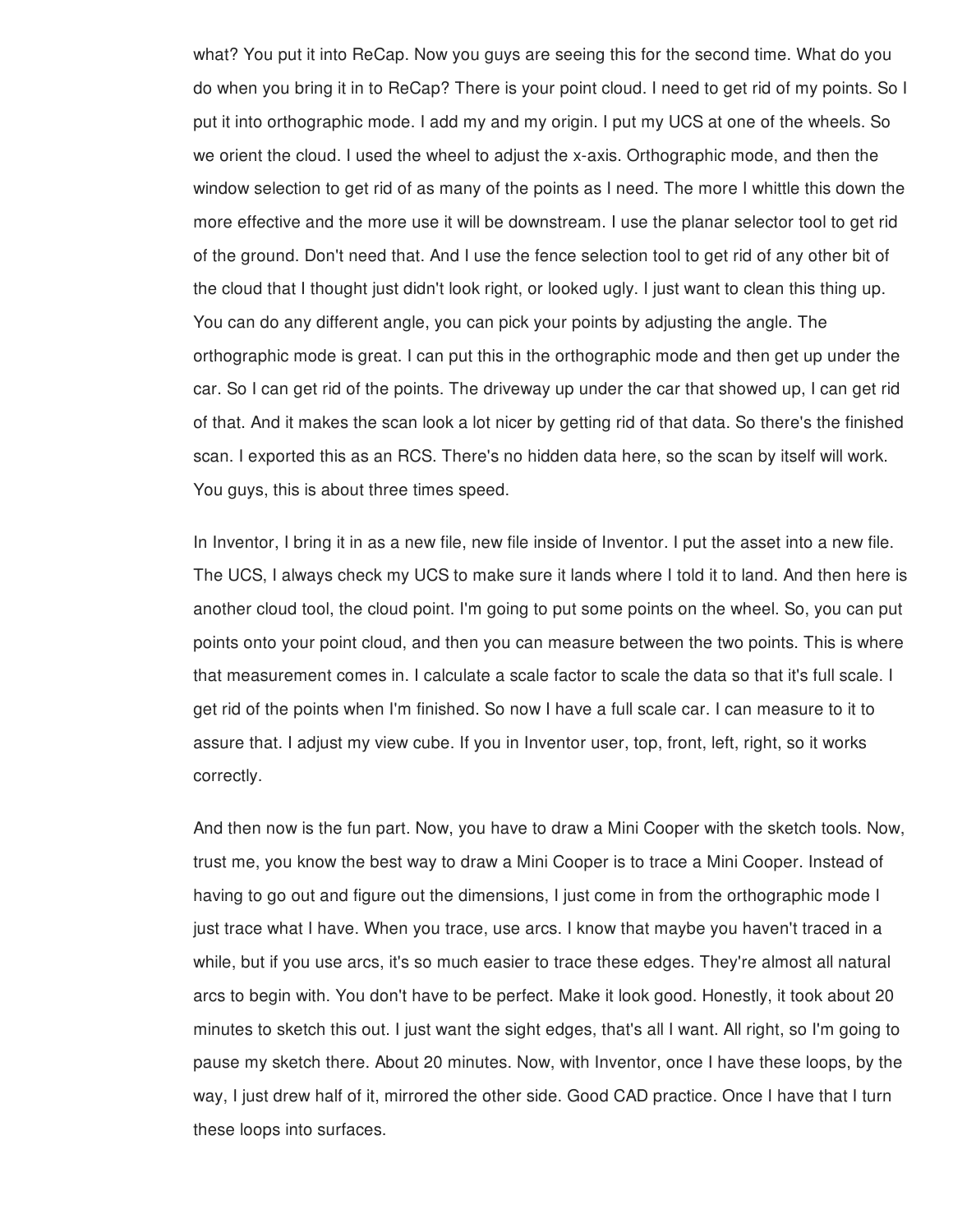The surface sits up underneath of the cloud. And this is an important feature if you're going to use this as an asset. I'll show you in a minute. With the factory design utilities, allows me to put a work point. I can use my work point as my insertion point. You guys remember the block methodology I mentioned before. If you've all made a block, you know that you have to declare an insertion point. The work point here will be the insertion point for this asset. You define your landing surface. The x-y plane is the landing surface. You can reorient that. You select your work point as your insertion point. Fill out your metadata. The metadata, just like any model, is going to feed all my downstream processes. And then you publish the asset. There's a little trick. Everything I've shown you so far is right out of the factory design book except this part right here. Let me pause this. When you go to publish your asset you're going to need to tell it, what does this look like in 2D? Point clouds will not generate line work inside of Inventor. What you want to do, you want to tell it to use sketch number one. The sketch, that you drew, that's what will be used in AutoCAD and the 2D representations for the asset it uses the sketch that you traced. Every place else it'll use the point cloud in the surface. You save it in a category. You have as many categories as you'd like. And you now have a factory asset of a Mini Cooper. You can drag this into AutoCAD. Here's the asset browser from the factory design utilities in AutoCAD. So I can drag that in and that that is an AutoCAD block, that's all it is.

And then if I try this in Inventor. Let me show you that, how that works. I'm going to show you that in person, OK. I'm gonna finish up with this one. So, in Inventor. What I'm about to show you, I'm kind of proud of it. I have not, I hope, I hope, you have not seen this anywhere at AU. When I said save the best for last, I hope you guys get excited about what you're about to see. It's kind of been a holy grail for a lot of people to generate drawings from point clouds. So let's take a look at this process, with the factory design utilities, I start a new layout. On my asset browser, I'm going to do a search for point cloud. So, here are all of my point cloud assets. And if you guys bear with me-- Sorry about this I should have done that-- Give me just a second to get onto the internet so I can get all of them. These assets, that I'm using, I have published to the cloud. So if you have the factory design utilities, and you want to go back and try this yourself, if you go to and activate your asset browser you can use all of these. Assets I published them to the world so you can all use them.

Hopefully, I refresh. I can see the internet now, I hope. It's thinking about it. Now, with point cloud selected, if I do the search now I should get some more. So here's all the point cloud assets I've made. So, I'm going to bring in a building. I started off our presentation showing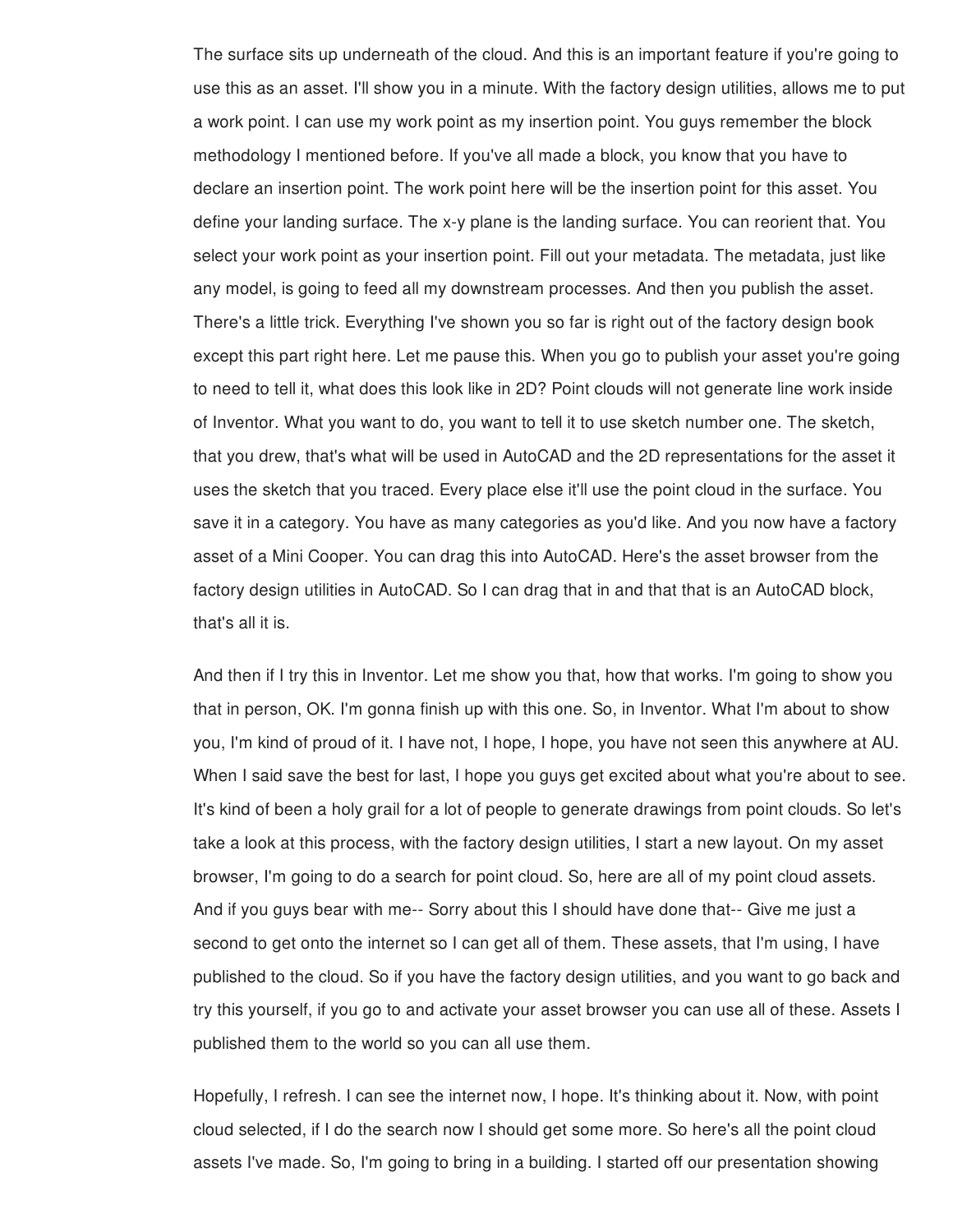you you can use the point cloud as a building. I used the same process for this scan that I just went through with you on the Mini Cooper. I took this scan, put it in a file by itself, and I manually traced the footprint, put a surface down here. So I have an asset for the building. Well let's go inside the building and start laying out the space. In a completely separate scan, I have a machine lathe. This is a completely separate laser scan, but I was able to get the machine lathe out of that. So I'm going to start laying out my shop over here. There's the machine lathe. I've got some drill presses. Let's see. So many of these to choose from. Here's my drill press. Let me put two of those in here. Now, I could drop these in exactly where they go, but just for time's sake, I'm just dragging and dropping these in place. Here's a Haas CNC machine. I loved their stuff out on the floor this week. They did a great job. Did you guys get a Fusion key ring? Hopefully you got one of those.

So there's a Haas CNC machine right on the floor, right in place. Didn't have to model that, just took it right out of the scan. Let's see. A couple of years ago, this is an old one, my neighbor got new windows and they parked a cherry picker out in front of my house. And, at first, I was mad. How dare you guys park this thing in my house? Then I thought, I'm going to scan that. So I scan that. This was back in the 123D Catch on my cell phone. This is 50 pictures. And it still holds up, it's still pretty good, not perfect. If I zoom in it looks kind of hideous. But if I zoom out, I recognize that. So this is free. This was a quote unquote free one. Let's see. One of the guys in my office set up the scanner at John Deere. That is a very high end laser scan of a John Deere tractor. \$100,000, \$200,000 laser scanner used for that one, millimeter precision, works. Let's see. Out back, what can we park? Here's my truck. This was the big one last year for me. This is my pickup truck. And then, this year, my wife's Mini Cooper. Drop it right in. My wife won't let me drive her car. I understand that, I'm a big guy. Actually, you fit very nicely in there. Heated seats, it's really nice. I'm kind of envious of her. But she did let me scan it for the class. So, really appreciative of that.

So, what haven't you seen this year at AU? I hope you haven't seen this. Let me save this assembly. I want you to notice, I haven't modeled anything. No extrusions, no revolves, no sweeps, nothing. All I did is grab laser scans, put a little sketch down on the ground. Inside of Inventor. I'm going to start a new file a DWG file. This is my documentation tool inside of Inventor. Do my base view, the top view, click OK. Boom, done. if I have to document the locations of my machines, I'd go grab my annotation. Maybe from this column to this edge. 3 foot 9. Let's see, from this face to this face. Put that one down there. So, I'm generating all of my installation documents right from the scans. And let's see what else, a couple of things. I'm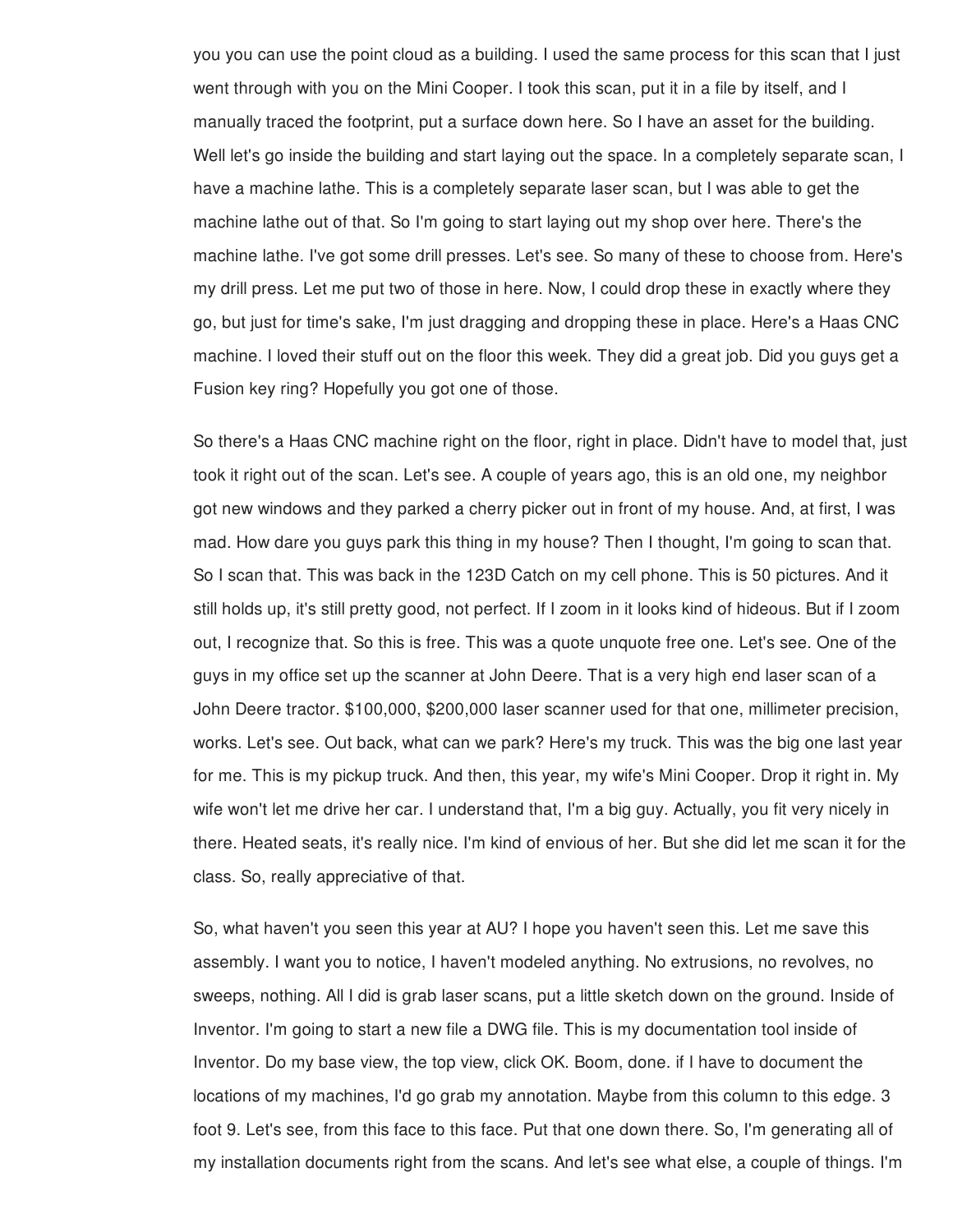not going to delve into too much of this, but for instance the truck. If you have extra lines that you want to make it look pretty. You can actually go in and grab your extra sketch lines. Say get model sketches. This puts extra lines, just makes them look a little nicer. Kind of like having layers if you have different line work that needs to look differently. For instance, the lathe and the drill press have some extra lines now that make them look a little bit more like a lathe that you'd see.

But, let's see, how about a parts list? Anybody seen somebody generate a bill of material from point clouds at AU this year? God, I hope not, because I haven't seen it. Here you go. Here's my here's my balloon for my machine shop we were laying out in the back. I can balloon the building if I want to, or have to. Here's the Haas CNC machine, the tractor, cherry picker, Mini Cooper, the truck. Remember we did two drill presses, right? So, up here by the drill press quantity is two. Inventor's been able to do this for years, but now I can do it with point clouds. And, if you've ever seen somebody give an Inventor presentation, this is how they all end up. They'll all, once to get the drawing done, they'll go back to the assembly and change something. It's really important that your documentation updates automatically if you make a change to the design. So, let's zoom in here. Now, I'm going to turn off snap to point cloud, that gets in the way. But I'm going to bring in my generator. Here's another old scan I did. This is the generator down in my garage. I'm going to put it in the truck bed. Now that's down on the ground, right? I can use the reposition tool, pick it up, put it in the truck bed so that it looks correct. You guys read the license plate there? That's my truck, [? RUSTYB ?] By the way, I got rid of my wife's license plate. These little rectangle window selection tool. Got rid of the numbers. Right? Get rid of the data that you don't want to share. I add something to the design, I go back over to my drawing, bang. Already sitting in there, ready to go. Drop in the balloon, and you'll notice it's already in the bill of materials.

So I just did an entire layout, a simple one, but proof of concept at least. An entire layout inside of Inventor. The best, honestly, best 3D modeling application Autodesk makes right now. I still will hold on to that. I have Inventor on my t-shirt, so I'm going to stick with that. And I didn't model anything. I just used laser scans the whole way. I think the process is efficient and you guys, I've got a lot of scans lined up. I don't have time to do it, but I've started to grab some very high end toy cars of a Porsche. For some reason, I go down to the Porsche dealership, they won't let me scan a Porsche. They won't let me get near it. Well, I can go get a model of one. Scale doesn't matter. Scan it, hopefully in a couple of days there'll be a Porsche, and a GTO, and some other cars that I have ready to go.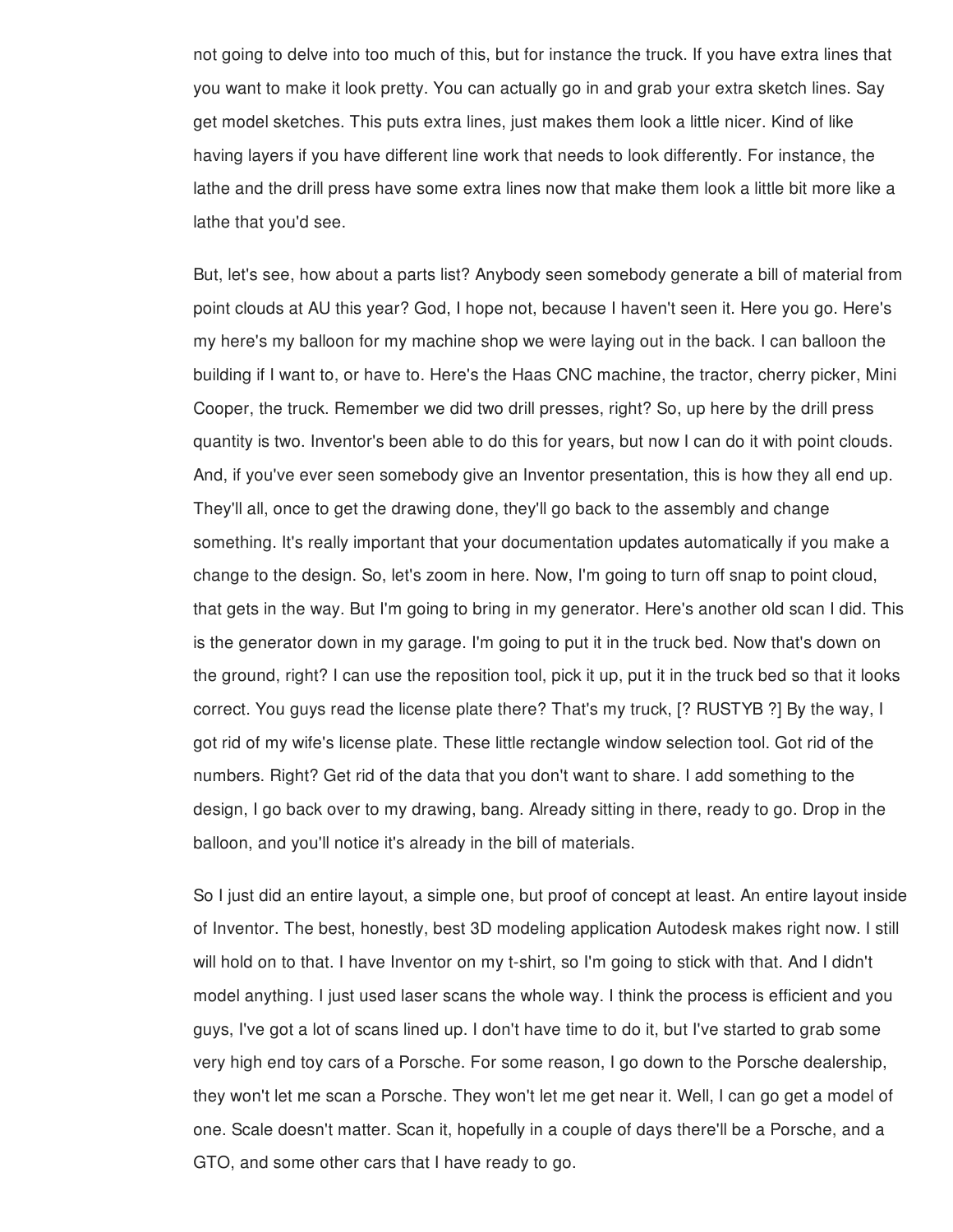So, the process works and I hope, what I want, I want you guys to prove it. Prove it to yourself. If you have Inventor, get the factory design utilities installed. Grab your cell phone and go out and prove this for yourself. Real quick, and these are are in the handout for you. When you take your pictures, try to include the entire machine in every picture. Take pictures from all different angles. Upwards of 100 pictures, usually. The max is 150, so you got 150 pictures. Use them to the best you can. Avoid reflection and glare. That's why the windshield on my car kind of collapsed, because it was reflective. My wife didn't want me to go out there and take the little Christmas snow and put all over the windshields, but that's a way to get rid of reflection if you have to. Watch the background, I had a chance to do a forklift once, And the top of the forklift, the truck, was black. And the woods, the forest, around me was all black. So, when I tried to scan it the top of the forklift disappeared into the woods because everything was black. Try to get a good contrast. Use a consistent light source, no flashes. Your light source has to be the same. The shadow needs to stay the same on the ground. You walk around the object. You don't spin the object. You walk around it. Textured surfaces work better than flat surfaces. Try to add some texture if you want to.

Use recap to clean it up. You don't need the floor in that particular case. Bring it into Inventor. The entire process is called out in your documentation. And the video you just saw is on my YouTube page with the Mini Cooper. If you want to step by step video that's rustybelcher1965. Come up and check out that YouTube video. Test it for yourself, and I really do think you will find that this process can augment what you're currently doing. Certainly in the future, I really do expect a lot more of this asset collection, collecting real world objects to get them into other CAD applications. I just see this getting better and better and better. I don't know if you noticed but the scan of the truck, that was last year, this is the scan of the Mini Cooper this year. It's a much better scan in just one year of time. So they're constantly making these tools better. Look for them to get even better into the future.

I will say again, just to reiterate, if you go back, get your factor utilities installed, you have access to all the assets you saw me use today. They're on the cloud. You can bring them down, right click on the asset, download it, and you can use it at your site to prove the process. I've done that work for you. Hopefully you guys can get a chance, if you want your bosses to see it, if you want to share the workflow with other people, you're more than welcome to take that and run with it. Hopefully, you can get in contact with someone in the support community, either Autodesk or your reseller, and maybe they can work with you on this project as well.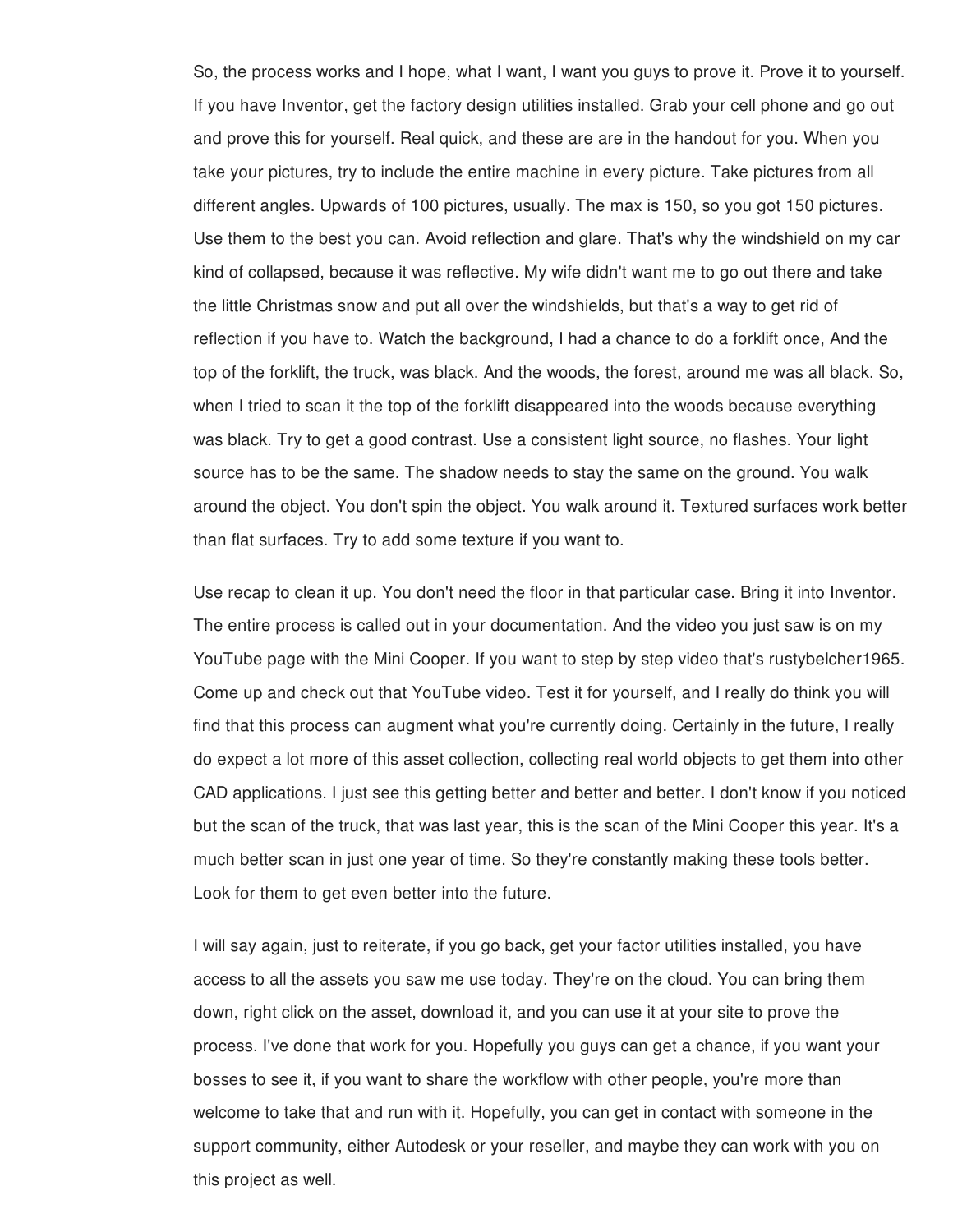So that's what I've got for you guys. I'm going to finish up. I've got about 15 minutes before, if you guys want to head over and get into the final meeting, the final keynote, you're more than welcome to. But take the time, if you can, please take the time and kind of evaluate the class if you haven't got the mobile app yet. If you liked what you saw. But, from this point on, if you guys have any questions, I'll be glad to answer them the best I can. So I appreciate your time. Listen, I thought there would be nobody here today. So, I'm amazed you guys are all here and I hope you guys enjoyed what you saw. Hope you can make use of it, I really do.

So, any questions before we finish up? I'm going to take this microphone off. [INAUDIBLE] recording. Did anybody see anything like that at AU this year? Did anybody see drawings from point clouds? I'm cheating a little bit, you know, I'm laying out the footprint ahead of time. But thank goodness I have that block, or asset-based, workflow that, once I do it once, I can use it over and over again. Any questions before we finish up? Yep.

- **AUDIENCE:** I have a pretty simple one for probably people who do Inventor. Trying to match with it at work-- we've worked at a [INAUDIBLE] 663 feet off of a ceiling. How do I raise the floor to that level? [INAUDIBLE]
- **RUSTY BELCHER:** So, with the factory design utilities you can adjust the height of the floor. So, whether the floor needs to be 663 feet down or your asset needs to be 663 feet above the floor. When you published the asset, usually, the asset lands on the floor, but there is a factor there you can add that it will float above the floor a given value.
- **AUDIENCE:** Is that located in options?

this project as well.

- **RUSTY BELCHER:** It's when you publish the asset. When you select the landing surface there is an option. You'll see it a lot. Some of the lights, when you bring in the lights, that float above the floor, they automatically float above the floor. And that can be a parameter. So, if that height changes, you can parametrically change that. So, that's 660 some odd feet, that's pretty deep, but it is possible to do.
- **AUDIENCE:** Well, that was just where our nominal floor elevation of the facility. So I'd to see the floor in Inventor at that elevation so I can land on it.
- **RUSTY BELCHER:** Yes when you start a new layout there is an option to drag the floor to a given elevation, yes. You can also have designs with multiple floors. So, if you have multiple floors, just a new